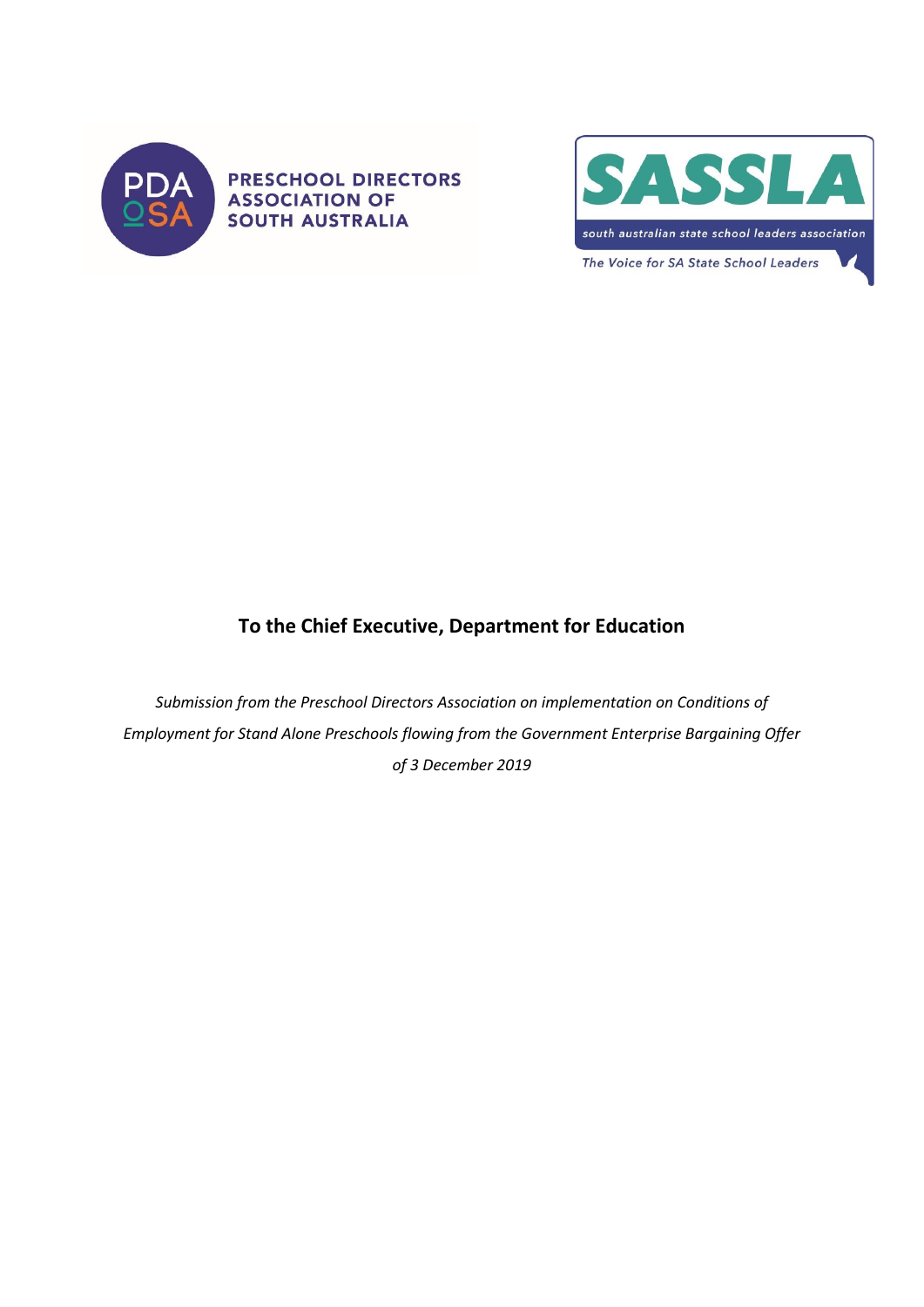#### **FOREWORD**

This submission has been developed by the Preschool Director Association of South Australia (PDA) in partnership with the South Australian State School Leaders Association (SASSLA).

The industrial regulation of stand-alone preschools is of vital interest to our members and our submission addresses the key issues identified by Preschool Directors across the Department.

As an Association, we accept the major tenets of the Department's proposal for changing the mode of workload regulation from a funding guarantee (as expressed in the Commitment attached to the 2016 Enterprise Agreement) and moving to a system of individual workload protections similar to that of the schooling sector. However, we maintain a very clear and firm view that such changes must adequately address the workload concerns of Preschool Directors.

Our Association is committed to maintaining a professional and flexible approach to our workings with the Department on establishing and implementing new systems of workload regulation in stand-alone Preschools.

I wish to acknowledge the invaluable support provided by the Chief Executive of SASSLA, Mr Phil O'Loughlin, in the development of this submission. I also acknowledge and thank PDA members Marian Nayda and Sarah Weightman for their involvement, effort, and support throughout the process.

*Ann Millhouse* **President Preschool Directors Association**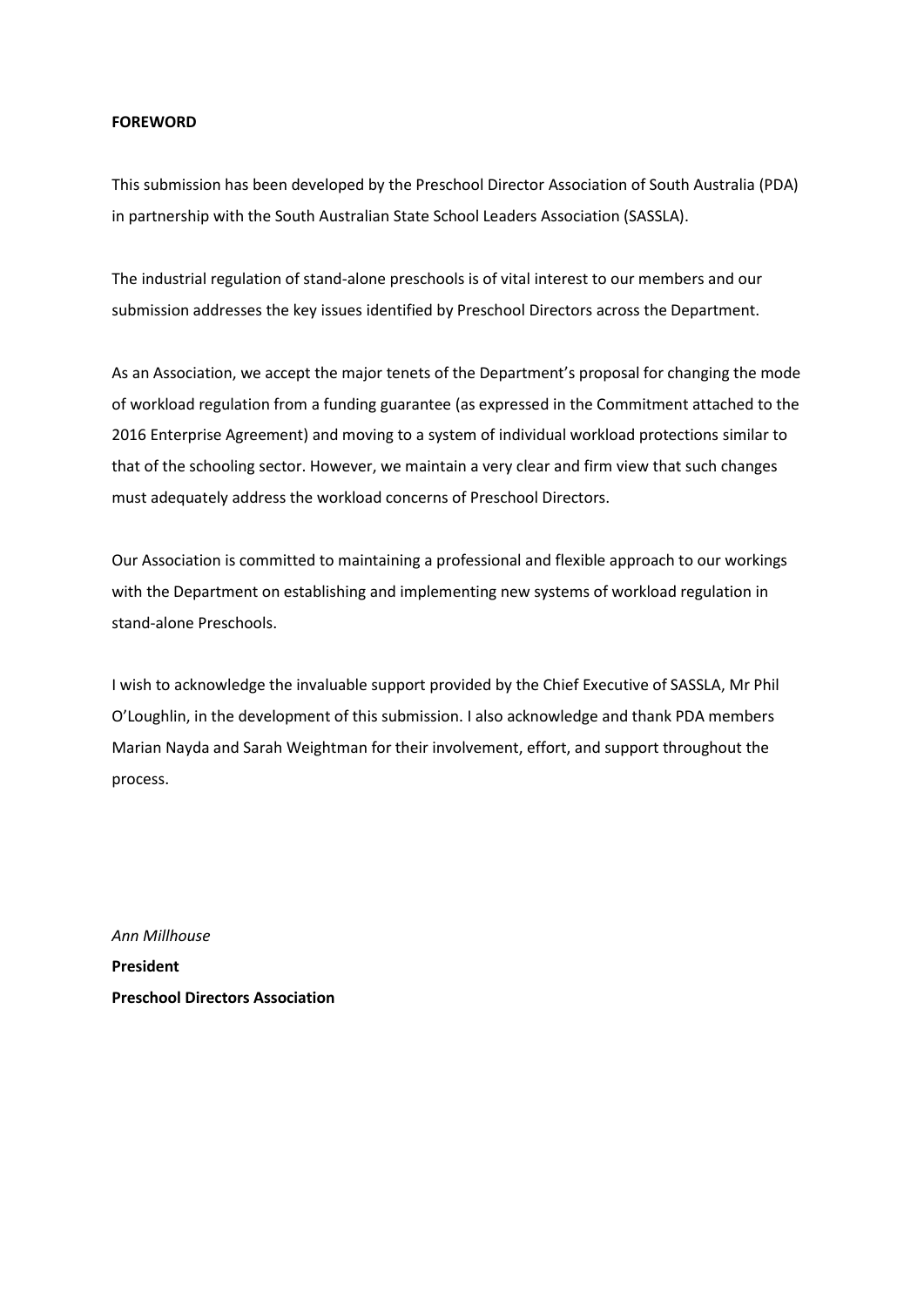#### **Organisation of Submission**

This submission is organised under three sections. Section three includes our final submissions on implementation of the new enterprise agreement (EA).

#### **Sections:**

- **1. Background** An outline of the PDA's concerns and the scope of the submission **– page 1**
- **2. Discussion** Analysis of the preschool workforce, the current role of PSDs, how preschools will be impacted by the new workload regulation and critical thinking on the models of industrial regulation needed.
	- **a.** The preschool workforce **– page 3**
	- **b.** Defining the current PSD role **page 4**
	- **c.** Review of operations in six preschools **page 8**
	- **d.** Industrial regulation of preschools **– page 12**
- **3. Summary** The PDA's submissions on Implementation of the new EA **page 14**

#### **Attachments:**

Additional supporting information is included in three attachments:

- **A.** PSD role profile for standalone preschools **– page 17**
- **B.** Review of work organisation at six standalone preschools **– page 20**
- **C.** History of industrial regulation of the preschool teaching workforce **page 26**

#### **Dictionary of Acronyms:**

ACECQA = Australian Children's Education and Care Quality Authority

DfE = Department for Education

- EA = Enterprise Agreement
- ECW = Early Childhood Worker
- FTE = Fulltime Equivalent Employee
- IRCSA= Industrial Relations Commission of South Australia (predecessor of SAET)
- PDA = Preschool Directors Association
- PSD = Preschool Director
- RES = Resource Entitlement Statement
- SAET = South Australian Employment Tribunal
- SCFM = School Based Student Centred Funding Model
- SSO = School Services Officer
- TRT = Temporary Relieving Teacher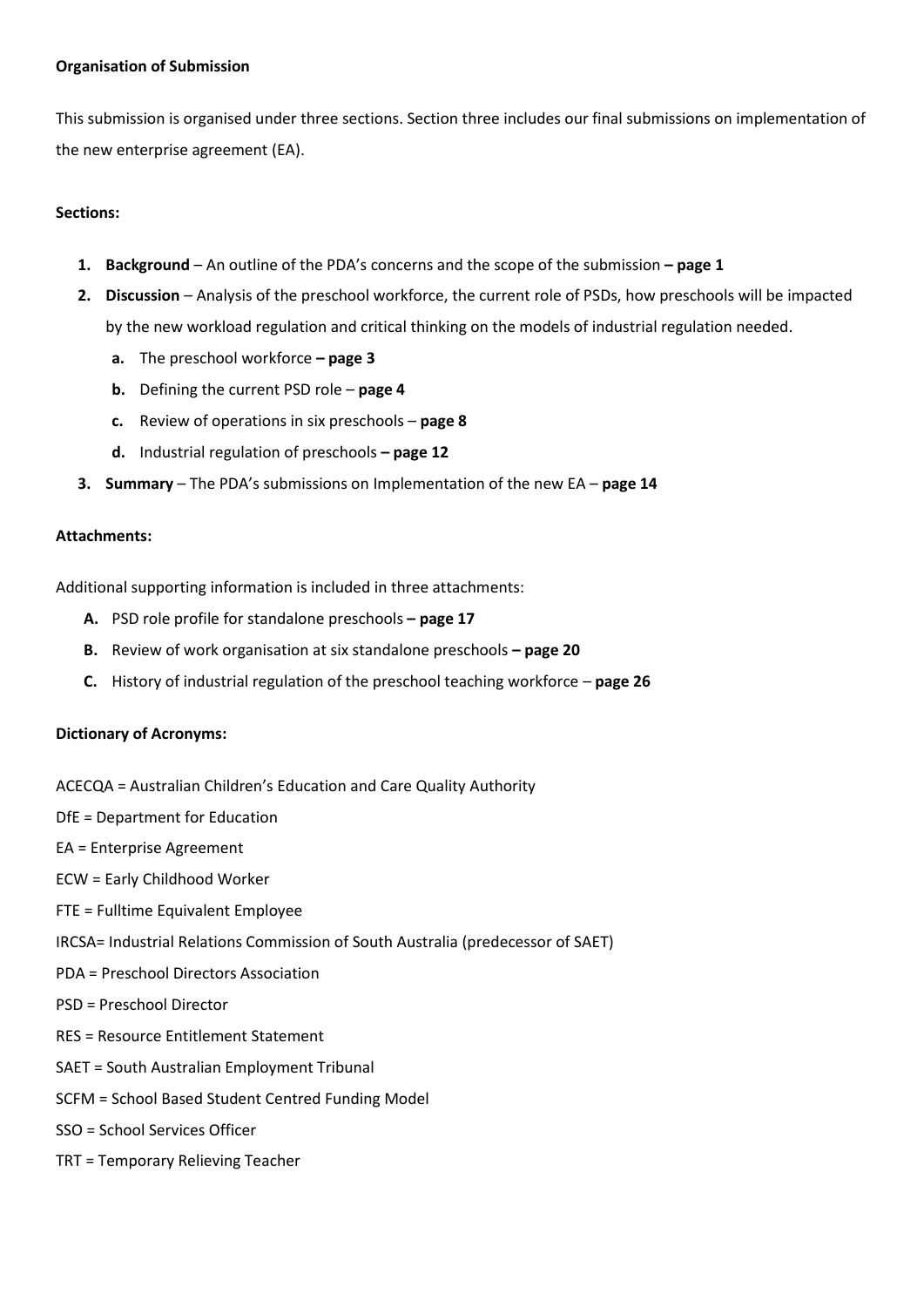#### **1. BACKGROUND**

The government enterprise bargaining offer of 3 December 2019 sets out new terms for preschool teachers and directors in standalone preschools:

These terms are included in the new draft EA as:

Clause 5.3: Face to face to face teaching hours: Stand Alone Preschools Clause 5.4: Preschool Director administration time Clause 5.5: Review of "Circular 32"

#### *Face to Face Teaching Hours in Stand Alone Preschools*

*Face to face teaching hours for teachers in standalone preschools that includes the maximum number of face to face teaching per week (or the number averaged over a fortnight, term or year) is 24 per week; and the minimum number of hours of non-instruction is 2 hours 30 minutes per week. A proposed clause appears as Attachment C.*

*It is proposed that a new clause commence as soon as administratively possible following the signing of the agreement.*

#### *Review of Circular 32*

*Embedding of current leadership administration time in the enterprise agreement for standalone preschool directors and a review of Circular32 (that deals with staff contact time, non-contact time, preparation time, director's administration time and meal breaks) be included in the new clause.* 

*The review will occur during the life of the enterprise agreement.*

The above proposals (as now translated into specific clauses in the draft EA) lay the ground for changes in the mode of regulation of workload for teachers and directors in standalone preschools and are therefore of vital interest to the PDA.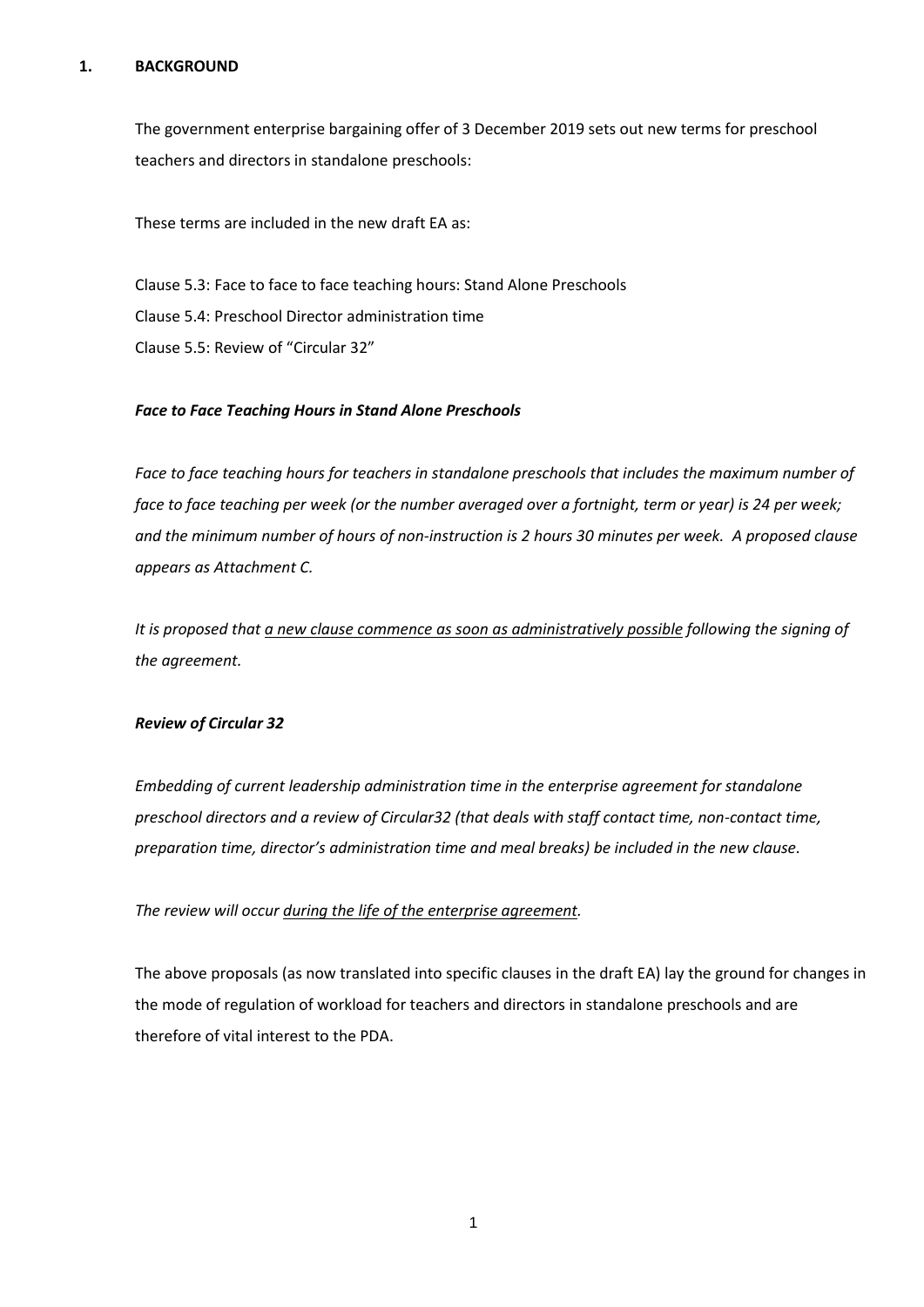The two proposals are interrelated:

- The first proposal on face to face teaching hours will provide individual workload protections for preschool teachers*. The PDA's interest is the impact that this will have on PSD workload, including concerns that some PSDs may need to increase teaching time above current levels.*
- The second proposal indicates a positive commitment to include current resource based workload protections for PSDs based on TRT release days being incorporated in the enterprise agreement. A further commitment to review Circular 32 over the life of the enterprise agreement. *The PDA's view is that the current system of TRT release time is inadequate to support the job demands of PSD work roles and new workload protections are needed. A critical concern of the PDA is that the commitment to review Circular 32 has no terms of reference and can be undertaken at any time over the next three years.*

#### **Scope of the Submission**

The primary focus of this paper is the workload of PSDs in stand-alone preschools whose workload protections are confined to the industrial minimum. Such preschools make up over 80% of all designated standalone preschools.

Those parts of the submission relating to the impact of the introduction of individual workload protections for teachers are relevant to all preschools, including Children's Centres.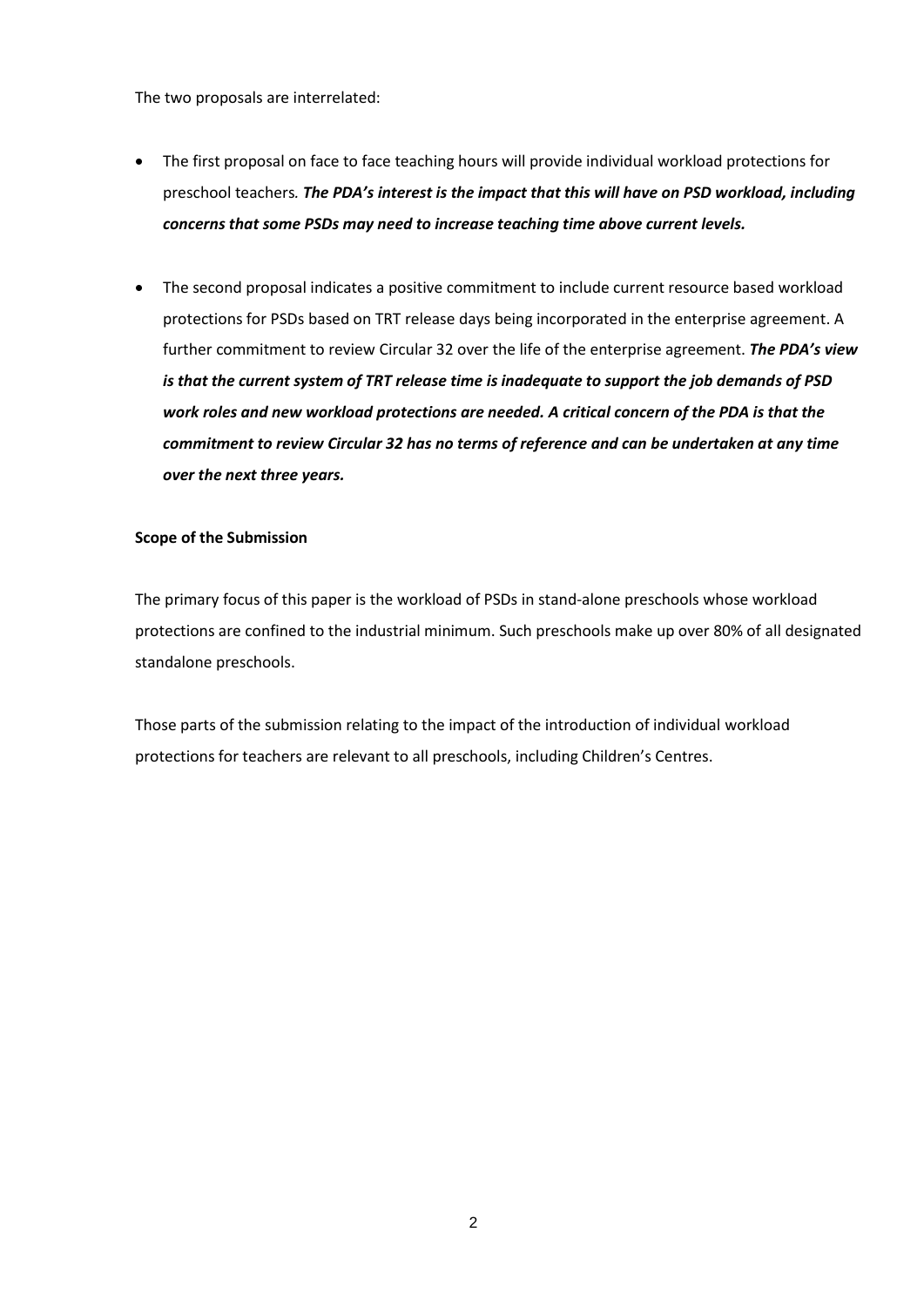### **2. DISCUSSION**

## **2.1 The Preschool Teaching Workforce**

The Department for Education *preschool sector teaching workforce - summary Issue 7, June 2018*  provides the following workforce data on the preschool teaching workforce.

- 295 employees were employed as a Preschool Director within an overall preschool teaching workforce of 956 (equivalent to 711 FTE).
- A total of 225 PSDs were classified at level A-1 (76.3% of total PSD workforce) and 20 were classified at A-2 (6.7% of the total PSD workforce). Positions classified at A-3 which have additional release time are restricted to preschools designated as Children's Centres and other defined service delivery models.<sup>1</sup>
- The average age of the preschool teaching workforce (teachers and directors) is 46 years. Of this total 56.1% are aged 45 and over, compared to 51.8% for the total of DfE workforce. Of the PSD workforce 32.5% (95 positions) are in the "retirement window" "(55-65+) which suggests higher separation rates will occur over the next five years.
- Over the last five years growth in preschool teacher numbers for full time positions was 25 positions (17% increase) and for part time positions 82 positions (20.1% increase).
- A total of 69.8% of PSDs are employed full time, compared with just 26% of preschool teachers.

# **Workforce demographics provide a critical context for analysis of regulation of workload in stand-alone preschools**

• In headcount terms, the PSD workforce makes up around 30 percent of the total preschool teaching workforce. In FTE terms this is estimated to at 35% of the total preschool teaching workforce.<sup>2</sup> In a standalone preschool a PSD wears many "hats" including teacher, educational leader, administrator, and site leader. The regulation of workload in preschools must therefore be sensitive to the dual role PSDs as teachers and as site leaders responsible and accountable for operations and performance of their preschool.

<sup>&</sup>lt;sup>1</sup> The criteria for an A-3 Director position requires the centre be a designated Children's Centre, Integrated Centre including long day care, centres integrated with at least one government or non-government agency.

<sup>2</sup> In 2018 departmental data indicated an FTE count of 711. The figure of 35% is a conservative estimate based on the ratio of part time teachers to part time PSDs.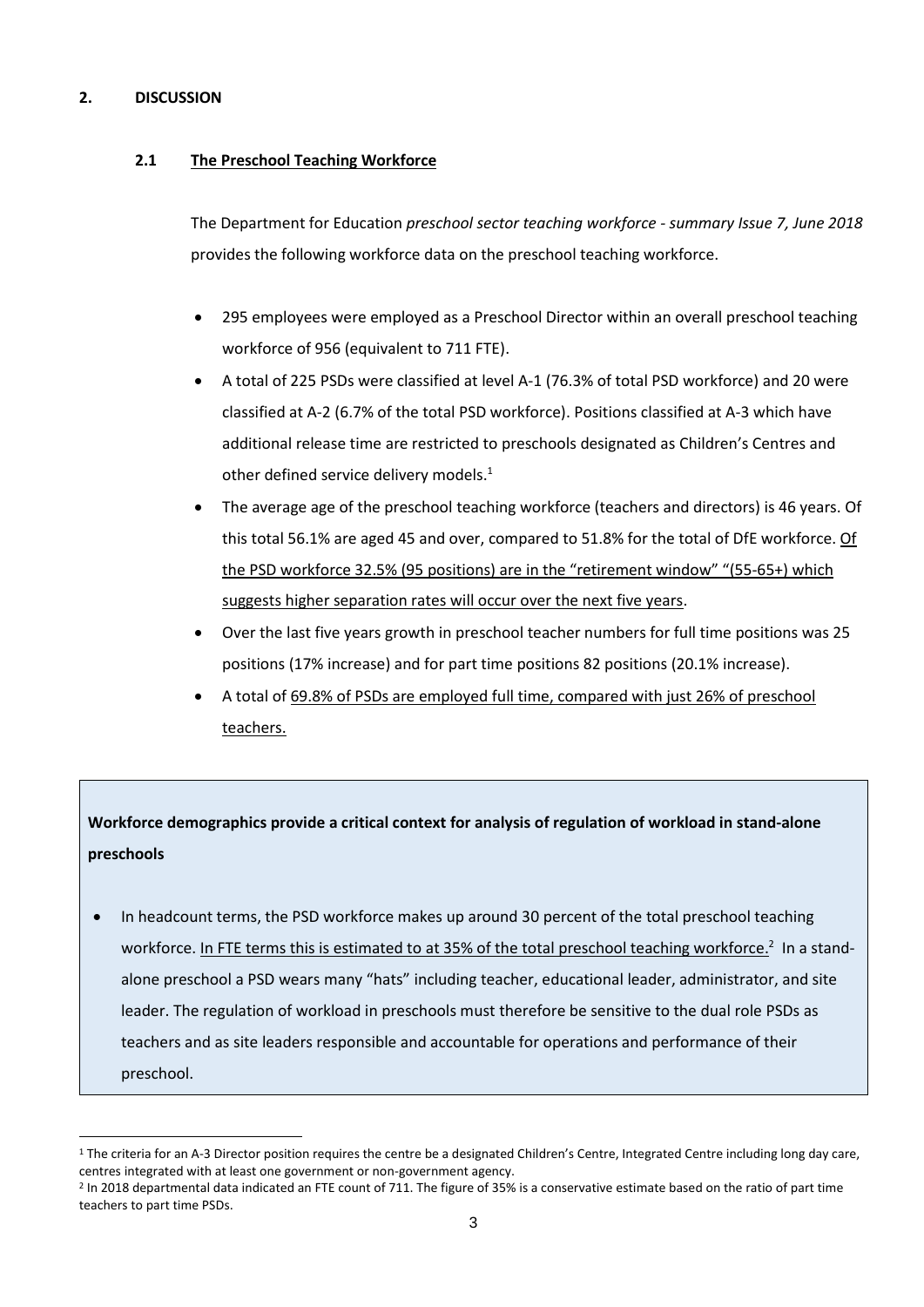- The preschool teaching workforce has a very high representation of part time employees. This means that models of workload regulation must be capable of being tailored to a predominantly part time workforce.
- The great majority of PSDs in stand-alone preschools are classified at level A-1. The current level of remuneration for an A-1 is \$109, 739<sup>3</sup>. This compares with \$98,806 for step 9 teachers, and \$102,464 for AST-2 (which is the fall back level available to most PSDs if they do not re-apply for the role). This highlights the fact that the remuneration incentive to undertake the role is not high relative to the additional accountability and workload required. A strategic risk for the DfE is making the jobs attractive to the relatively small applicant pool available.

# **2.2 Defining the Current PSD Role in a Standalone Preschool**

A work profile of a PSD for a standalone preschool is included as **Attachment A.**

The role statement was developed through a workshop run by the PDA and further developed and validated in the review of six preschools, undertaken as part of this review. It sets out the accountabilities and day to day work responsibilities of PSD roles.

PSDs have both a **teaching role** and a leadership and administration role.

The following points are highlighted in relation to the **teaching role:**

- PSD teaching duties are substantially the same as those undertaken by teachers and include the core duties of preparation, reporting, and parent feedback. Under the EB proposal PSD teaching hours are not regulated, whereas teachers are regulated to a maximum of 24 hours face to face teaching.
- The basic structure of the funding formula that determines a PSD teaching role has not substantially changed in 20 years and it continues to operate from the premise that PSD's will retain a high teaching load.

<sup>&</sup>lt;sup>3</sup> Based on remuneration levels as of 10 February 2020 and not inclusive of new rates of pay contained in the governments wage offer which includes a differential pay rise for Band A positions.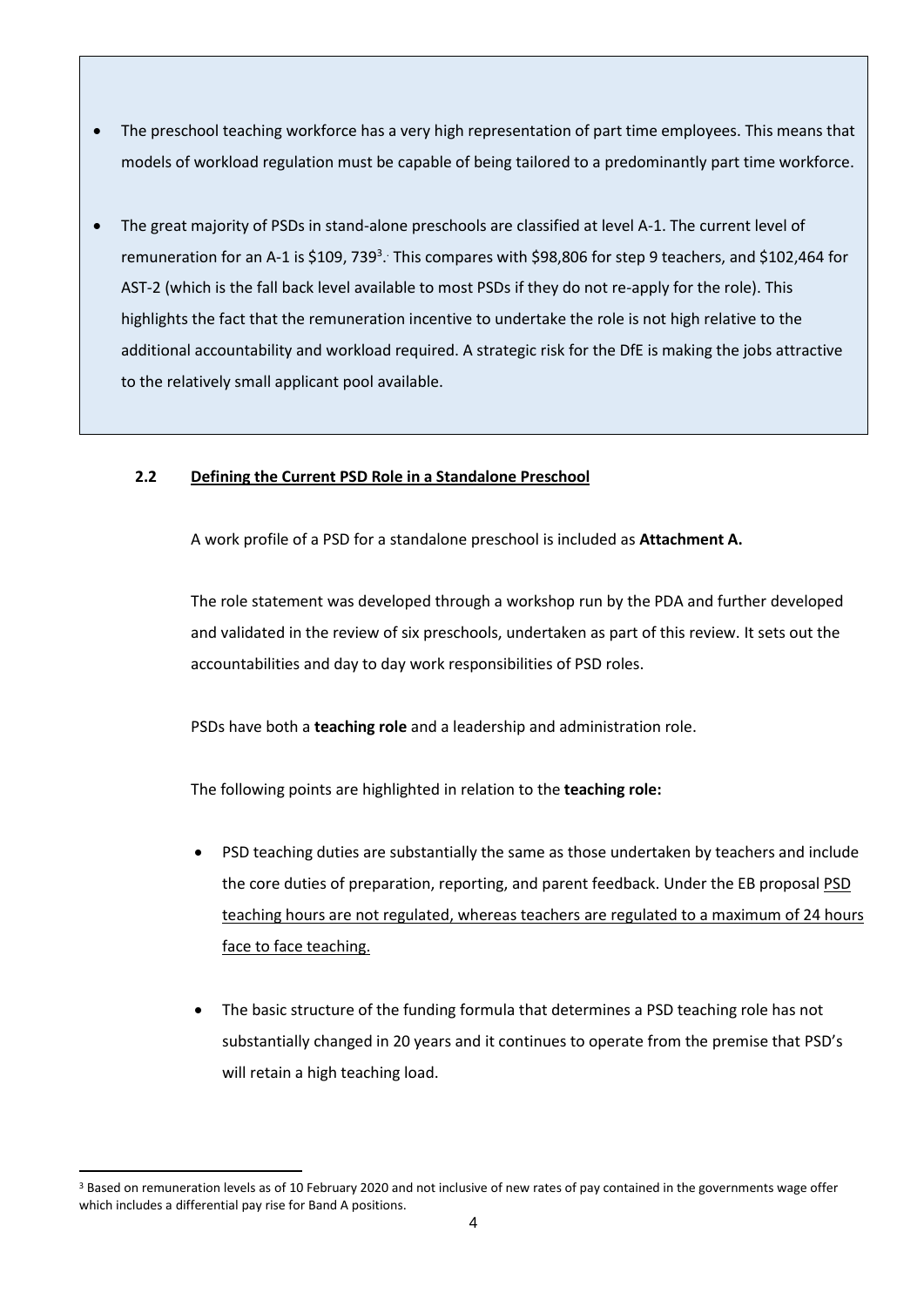#### **Standalone Preschool Director Teaching Workload**

A Category 2 preschool with an enrolment cap of 66 has a staffing profile of 1.0 FTE PSD and 1.4 FTE teachers<sup>4</sup>.

- Configured to meet maximum number of face-to-face hours for teachers of 24 hours and universal access requirements of 15 hours of preschool, as specified in the *Education and Care Services National Regulations.*
- A standard model of configuration of two groups each requiring two teachers (15 x 2 x 2 = 60 hours of teaching).
- The model assumes a maximum of 24 hours for teacher face to face hours (pro rata for part time teachers).
- For the purposes of this example a twenty-minute lunch break is assumed which does not count as face-to-face teaching but is incorporated within the prescribed level of 15 hours under the national regulations<sup>5</sup>.

Under this scenario the formula delivers the following outcomes:

- **Total session time 60 hours** =3600 minutes.
- **Lunch** = 2 staff x 20 minutes x 4 days = 160 minutes (not included in face to face teaching time).
- **Total face to face teaching time 56 hours** = 3440 minutes.

#### **Teachers:**

- 1 FTE teacher (24 hours) = 1440 minutes face to face teaching.
- 0.4 FTE teacher (9 hours 36 minutes) = 576 minutes face to face teaching.
- **Total teacher hours** = 33 hours 36 minutes = 2016 minutes.

#### **PSD:**

- Gap between total face to face teaching hours (3440) minus total teacher hours (2016) = 1424 minutes.
- **Total PSD Teaching hours =**  $23$  **hours 44 minutes (1424 minutes).**<sup>6</sup>

This scenario identifies the teaching time that naturally falls to the PSD from the workings of the current formula which is equivalent to the proposed regulated hours for teachers.

To reduce this teaching load PSD's have access to two primary sources of funding:

• 17 days TRT release time (equivalent to about 3 hours a week on average over the year).<sup>7</sup> This funding provides incidental release e.g. meetings, staff development and other site absences and has only a limited effect on overall workload demands.

<sup>4</sup> Refer RES Notes Appendix 3- Staffing Formulas

<sup>5</sup> Refer Education and Care Services National Regulations Chapter 7 Part 7.6 Division 3A which provides for educators to have break periods of up to 30 minutes a day so long the educator is available to attend to children immediately if required.

 $6$  This figure could be slightly less depending how the 20 minute lunch breaks are configured.

 $7$  Calculation 17 days x 7.25 (award daily duty time) = 123.25\40 duty weeks = 3.1 hours.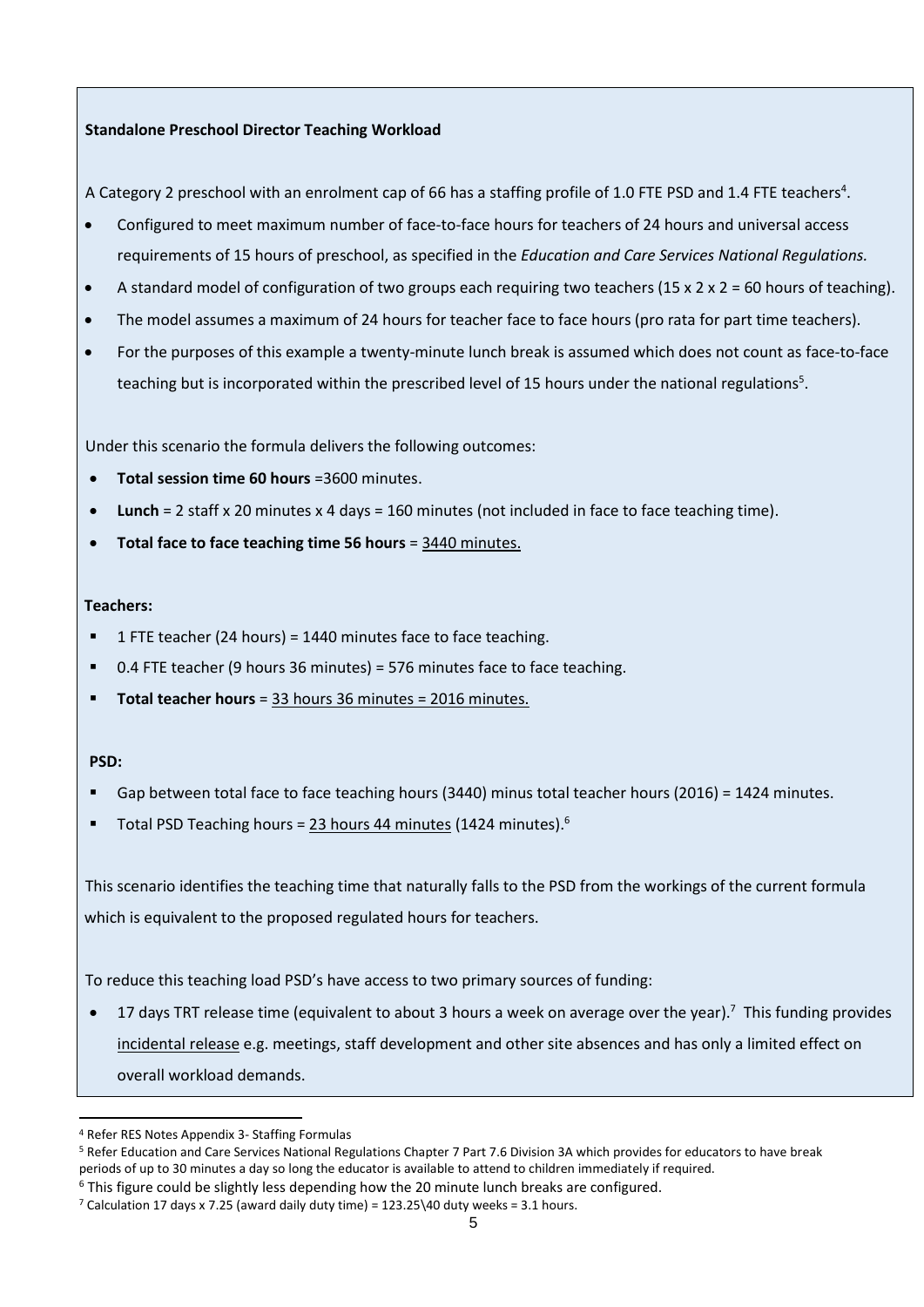• The 0.1 teacher allocation, funded through the 2016 EA, is a discretionary fund available to PSDs that can provide a structural reduction in hours if it is directly allocated to teaching time and, therefore, reduces the PSD teaching workload.

Following the introduction of the new EA definition of face-to-face teaching and under ideal operating conditions the totality of this funding could reduce the PSD face to face workload but would sit around 17-19 hours a week.

Under the new EA definition face to face hours for teachers are industrially regulated at 24 hours. PSD teaching hours are not regulated and as a result their hours of work are determined by the requirement to provide sufficient teaching time to meet teaching hours as specified under the *Education and Care Services National Regulations.*

The PSD **leadership and administrative** role has substantially developed and changed over the last 10 years. The role statement included as **Attachment A** provides a detailed overview of current responsibilities of the role including educational leadership, community engagement, site administration and department wide responsibilities.

The major changes that have impacted on the PSD role that have led to a substantial increase in workload are briefly summarised below:

- Legislated Quality Standards The introduction of *Education and Care Services National Regulations* includes comprehensive quality standards and auditing requirements. The Quality Improvement Plan (QIP) requirements include 348 separate indices which have subtopics, observation criteria, recordings and records that are subject to audit by ACECQA. Sites are also required to develop and promulgate policies consistent with national regulations.
- Site Management There has been a continuing devolution of site-based management functions including human resources, work health and safety, information technology, facilities management and finance related functions.
- Wider Integration in Department for Education (DfE) Systems Preschools are now fully integrated into departmental structures and systems including the operation of regional based partnerships, management of special needs children and application and use of online business systems<sup>8</sup>. The adoption

<sup>8</sup> A recent example of this is the EYS trial in preschools currently underway.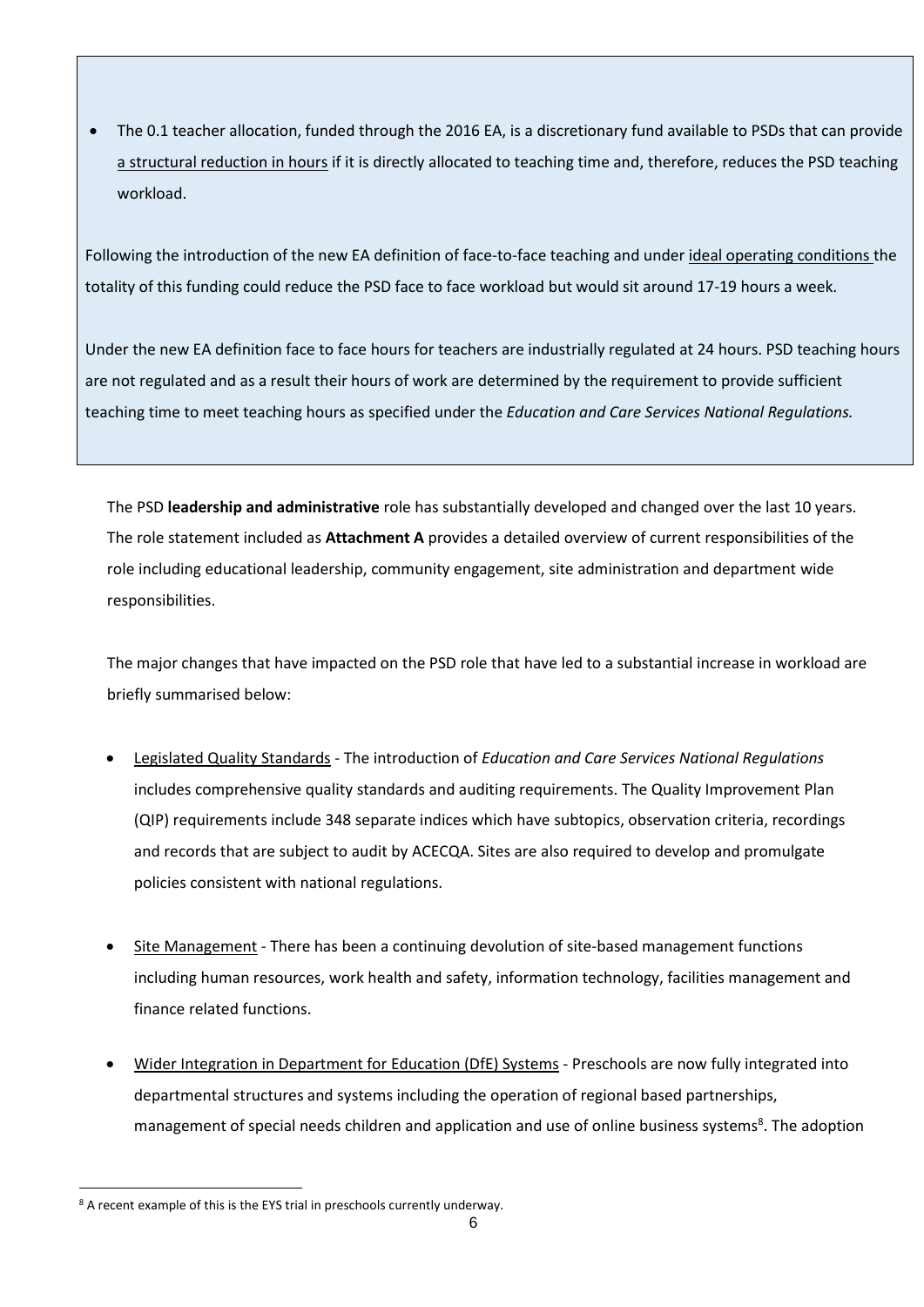of industrial regulation based on face-to-face teaching contact hours is a further example of this process of integration.

A separate but very important point is that PSDs are recognised as leadership roles in the department in the same way as school principals. They are held responsible and accountable for ensuring that their preschool complies with relevant legislation, SA Government requirements and DfE policies, instructions, and procedures. This requires a substantial investment in time in building knowledge and understanding of policies and procedures and establishing local work systems to achieve compliance.<sup>9</sup>

#### **PSD and Principal Role Compared**

The difference in the scope and range of specified duties for a principal and a PSD have narrowed to the point where there is little difference in core roles, as expressed in both *work value* and *workload* terms. Principals and PSDs operate as educational leaders under the same departmental policy and administrative systems.

The matter of *work value* has been addressed through integration of PSD 1-3 classifications in the Band-A leadership structure. This integration lifted PSD remuneration and recognised relativities with school principals. 10

In relationship to *workload,* PSD roles have been subject on intensive and continuing changes over the last twenty years without any significant review of workload impacts. The problem is illustrated by the current resourcing and industrial system which continues to operate from the **premise that a PSD is "a teacher with additional administrative responsibilities"**, whereas in fact they are **more accurately described as "leaders with teaching responsibilities"** consistent with the schooling model.

The current differences in levels of workload protection between school principals and PSDs is highlighted below:

Principals with weighted enrolments 1-99.<sup>11</sup>

<sup>9</sup> The roles and responsibilities section in DfE policies and procedures that relate to site operations includes the following statement "Principals and preschool directors are responsible and accountable for ensuring that their school/preschool complies with relevant legislation, SA Government requirements and DECD policies, instructions and procedures, including the establishment, documentation, communication and implementation of compliant policies and procedures".

<sup>&</sup>lt;sup>10</sup> The first significant adjustment was made in recognition of the work value impacts in the 2006 EA. In the 2012 EA PSD positions were consolidated with the Principal Band A structure resulting in consolidation of PSD- 1 and PSD-2 in the Leader Band A structure. <sup>11</sup> This includes the funded reduction in time for small school principals included in the EA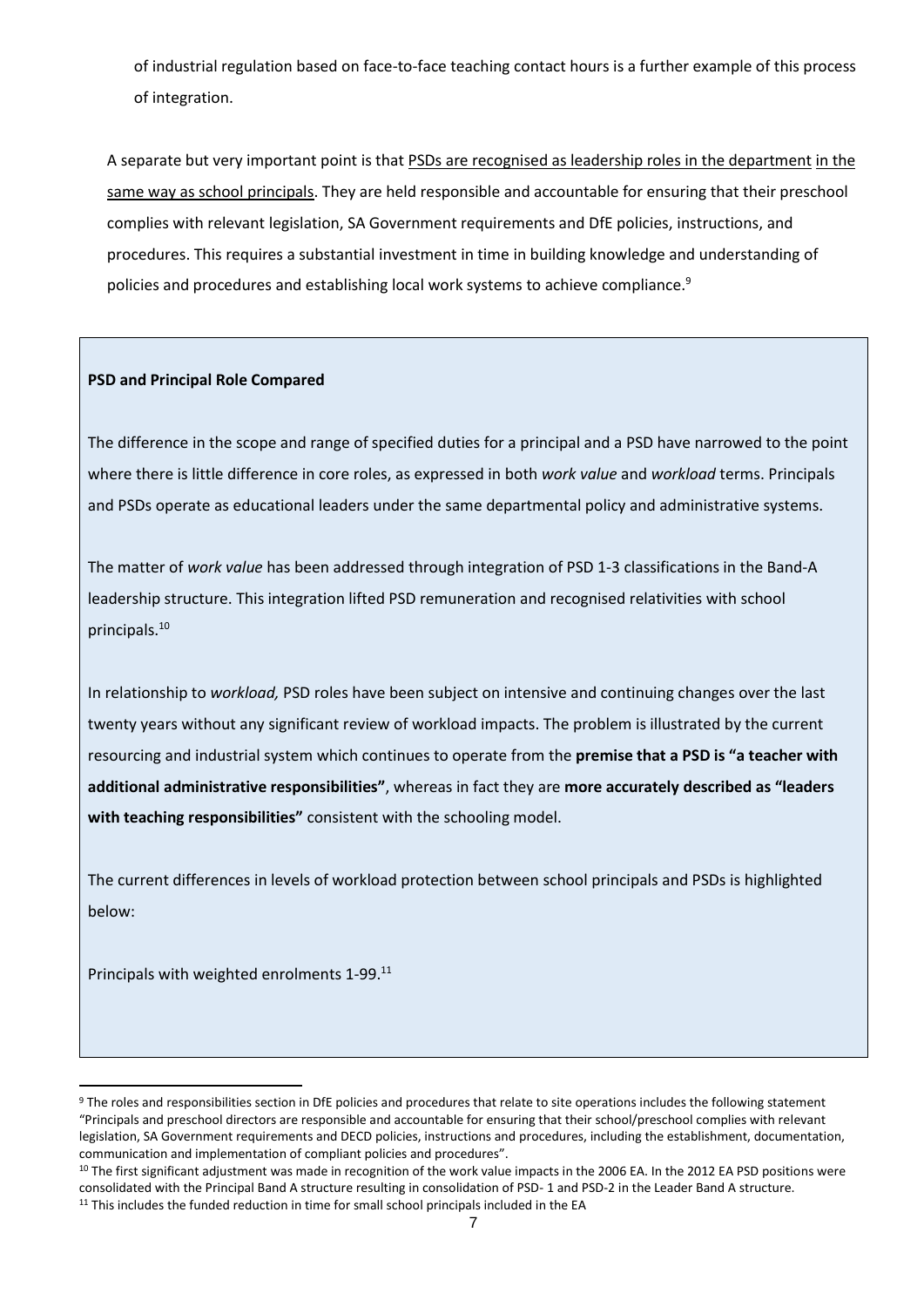• A regulated maximum teaching load of 11 hours 15 minutes teaching per week.

PSD in a category 2 site with an enrolment cap of 88.<sup>12</sup>

• No regulated maximum teaching load. Under the new face to face teaching definition for teachers a teaching load for PSDs could range from 17 to 20 hours per week.<sup>13</sup>

Other relevant considerations:

- The regulated maximum face to face hours for Principals does not include the 0.1 teacher allowance for workload relief flowing from the 2016 enterprise agreement. This allowance is also available to PSDs for flexible allocation at the site level.
- The best available information indicates that schools have greater access to flexible funding compared to preschools and this funding can be used to further reduce teaching loads for Principals in small schools below the regulated maximum. Schools also have access to dedicated SSO administration support whereas ECW roles in stand-alone preschools are predominantly needed for sessional time with children.

# **2.3 Review of Six Standalone Preschools**

As part of the development of this submission six standalone preschool sites were reviewed to assess the impact of the proposed regulation of teachers face to face teaching hours and current PSD workload.

Detailed information on each site reviewed is included as **Attachment 2.**

The sites reviewed include:

- Two full time country sites.
- Three full time metropolitan sites.
- One metropolitan part time site.

 $12$  This is an approximate only and is based on the maintenance of 24 hours for a preschool teacher and is based on converting the 17 TRT days to release from teaching. Based on 40 weeks at 22 hours (880) less 17 days teaching relief based on a full day session (17 x 6 = 102). The calculation therefore becomes  $880 - 102 = 778$ hours/40 weeks = 19.45 hours.

<sup>&</sup>lt;sup>13</sup> These hours are an estimate based on the review of preschools discussed in section 2.c of this report.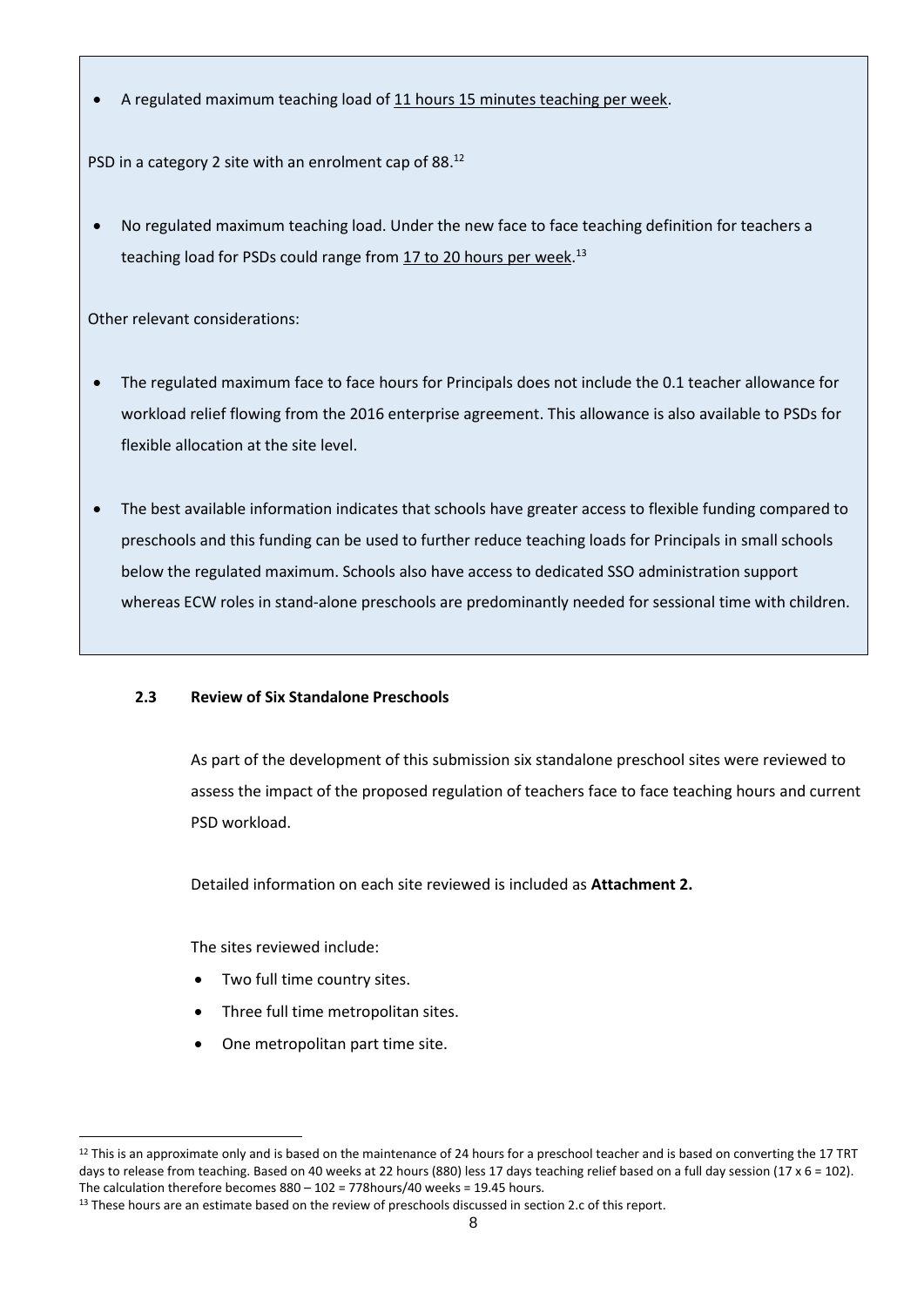In relation to the data collection the following can be noted:

- The data collected relates to operations in term 4, 2019.
- The data is best read as a snapshot of the operations in place at the time and highlights the potential issues associated with the introduction of the maximum 24 hours face to face hours for preschool teachers and the impact of this on PSDs. The data will have changed in sites for 2020 and should be subject to further review and validation.

A summary of the key findings of the review are:

- The structure of the day configured for the delivery of the regulated requirement for 15 hours instruction varied from site to site:
	- **■** Most full-time centres delivered programs over 5 days, with half a day on a Friday.
	- One centre delivered its program over 4 days using longer days.
	- Two sites operated with 30minute lunch breaks and 4 sites used 20-minute lunch breaks (which are counted as time worked under the Preschool Award).
	- Two sites minimised total face to face work demand by flexibly using sessional time.
- In four out of the six sites teachers were working greater than the 24 face to face hours. If the proposal for individual workload protections were implemented immediately it would require PSDs in these sites to increase their teaching hours from current levels.
- The systems and pattern of delegation of administration work from the PSD to teachers and ECWs varied widely:
	- Five of the six sites used ECWs or contractors for administration and finance functions. The allocation of time and range of functions varied from site to site.
	- The delegation of non-core teaching work to teachers occurred in three sites but in only one site was the scope and range of tasks significant.
	- The direct involvement of PSDs in more complex areas of teaching practice including NEPs (one plan) was evident in all sites and in more complex sites was a significant component of the PSD role.
- The capacity to delegate work to teachers and ECWs appears to have a positive influence on PSD workload. In the two sites where little work was delegated the hours of work of the PSDs were excessive.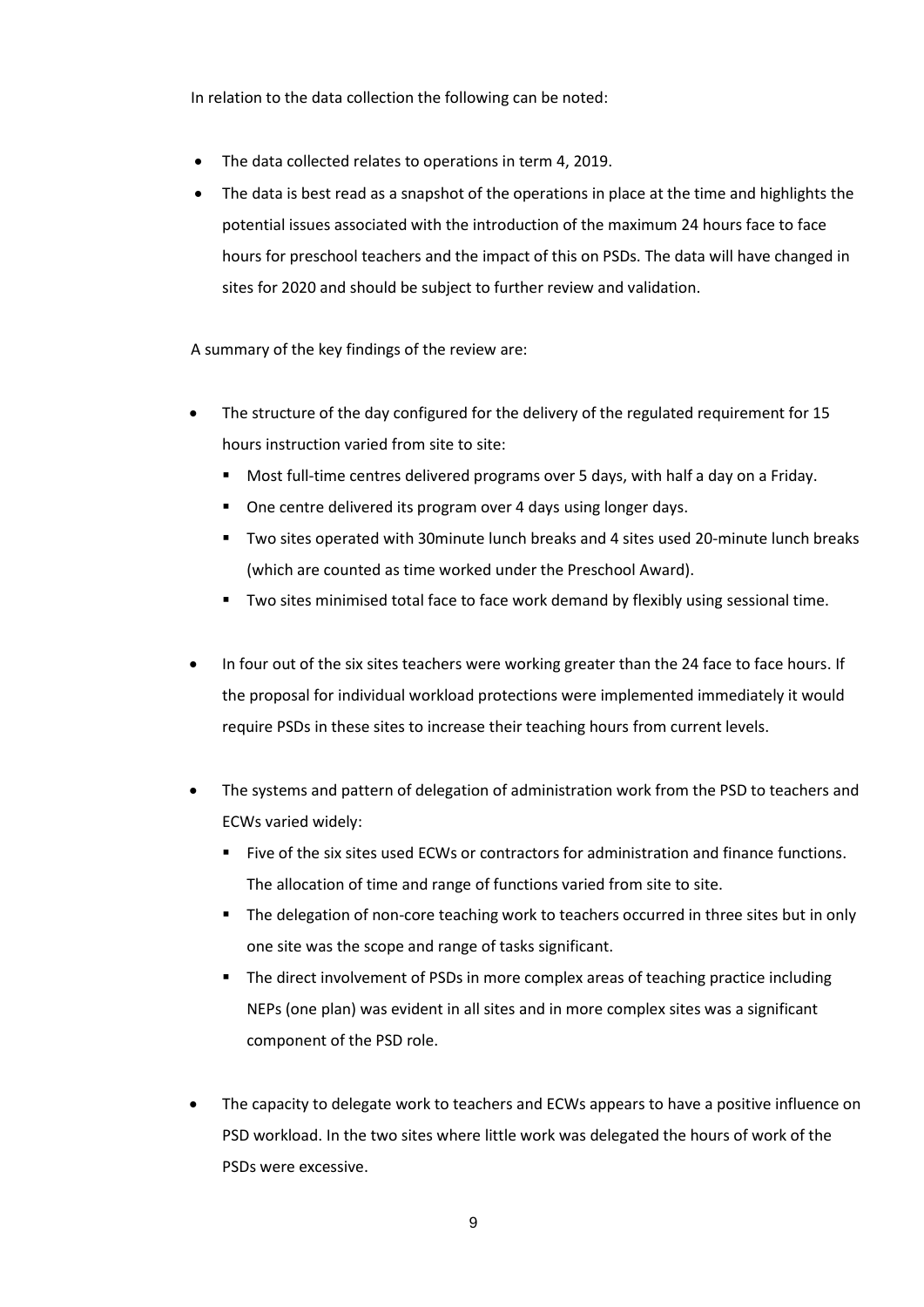- The site where ECWs had the most diverse range of duties additional ECW hours was achieved by reallocation of teacher time.
- NIT time was available to teachers but generally took the form of blocks of time made available when children were not in attendance and was managed within the construct of the 36.25 duty hours. NIT was used to support group activities as well as individual needs. Only one site followed the guidelines for NIT specified in Circular 32 with most sites following a locally developed "custom and practice model". While the application of NIT to part time staff was evident, practices varied significantly from site to site and were not always consistently applied.
- On site attendance of teachers did include some additional time above the 36.25 Award hours for staff meetings and other group activities but these hours were not significant. ECW time was managed consistent with Award requirements.
- The workforce across the six centres is predominantly made up of part time employees:
	- Two PSDs are part time (one because the centre was part time and the other to support a flexible working agreement where the PSD works 0.8 and one of the site based teachers assume the director role for the other 0.2).
	- Three sites had one full time teacher, supported by part time teachers. Three sites had part time teachers only.
	- One site had a full time ECW. All other roles were part time.
- Availability of special needs funding and or program funding can have positive influence on the PSD workload by creating additional capacity to meet ratio requirements or budget flexibility to respond to changing needs.
- Pre-entry existed in all sites. Three sites accommodated pre-entry within their existing programming. Two sites ran additional programs that would be counted as face to face teaching hours under the proposed EA definition. One site ran a single program on a weekend with staff contributing on a voluntary basis.
- In the part time site reviewed, the PSD had the same programmed teaching hours as the teacher. While this site was nominally able to identify that it could operate under the proposed EA 24 four-hour face to face definition it did so on the basis that the PSD would carry the same teaching load as the teacher. Given regulatory requirements and resourcing profiles this issue is likely to be replicated in other part time centres. A further problem with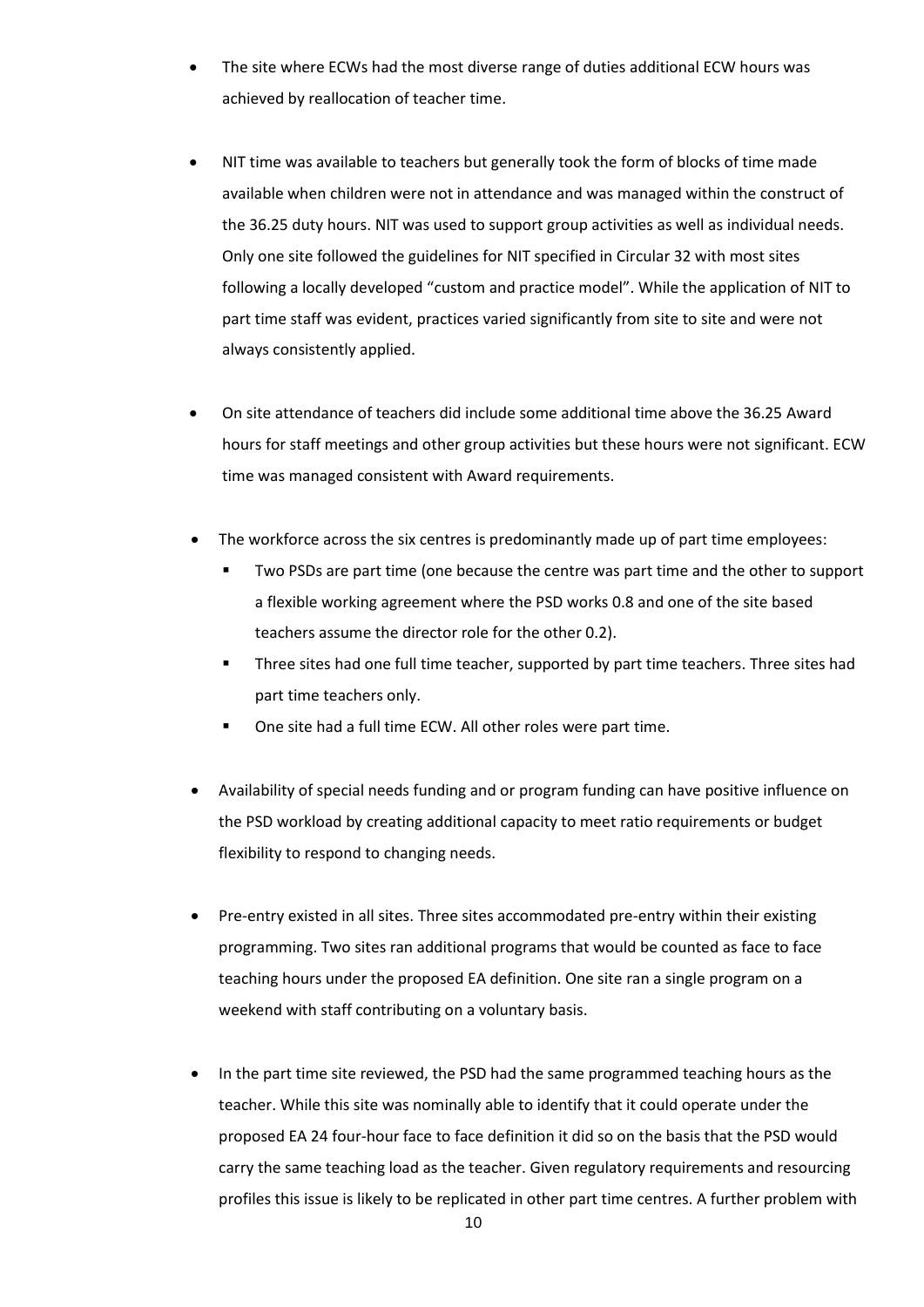part time centres is that the scope of administrative and accountability requirements is substantially the same as a full time centre, but release time is provided on a pro rata basis.

The hours worked by two of the PSDs were deemed to be excessive and represented nearly double the Award hours.

#### **A Change Management Plan is Needed**

The review identified that preschools have different working models for use and deployment of staff within the established regulatory and industrial systems.

Their current regulatory environment is framed by the *Education and Care Services National Regulations* which mandates hours of preschool and minimum staffing configurations. This regulation has co-existed with a "light touch" system of workload regulation for PSDs and teachers which is based on a resource commitment, rather than individual workload prescriptions based on face to face teaching.

The existing industrial system enables flexibility in the use of PSD and teacher time. This will not be the case with the introduction of individual workload protections for teachers because of the codification of maximum hours of face to face teaching time and the minimum hours of NIT. This model imposed on current operations will require reconfiguration of current models of deployment to meet new regulatory requirements. Given the long history of preschools operating under the lighter regulation of a resource commitment model this will be no easy task and will require extensive consultation with communities and staff and development of robust change management processes.

The review of the six preschools has given an insight into the range and depth of change that may be required. Some important areas that sites will require support in are identified below:

- Structure of the day to optimise the efficient use of teaching time to meet the *Education and Care Services National Regulations* and the new industrial requirements.
- Systems for timetabling and recording of face to face teaching time. A critical issue here will be meeting industrial requirements for part time teachers without impacting on the operating efficiency of the preschool.
- Processes for arriving at individual agreements for an alternative system of workload protections (as per clause 5.3.14).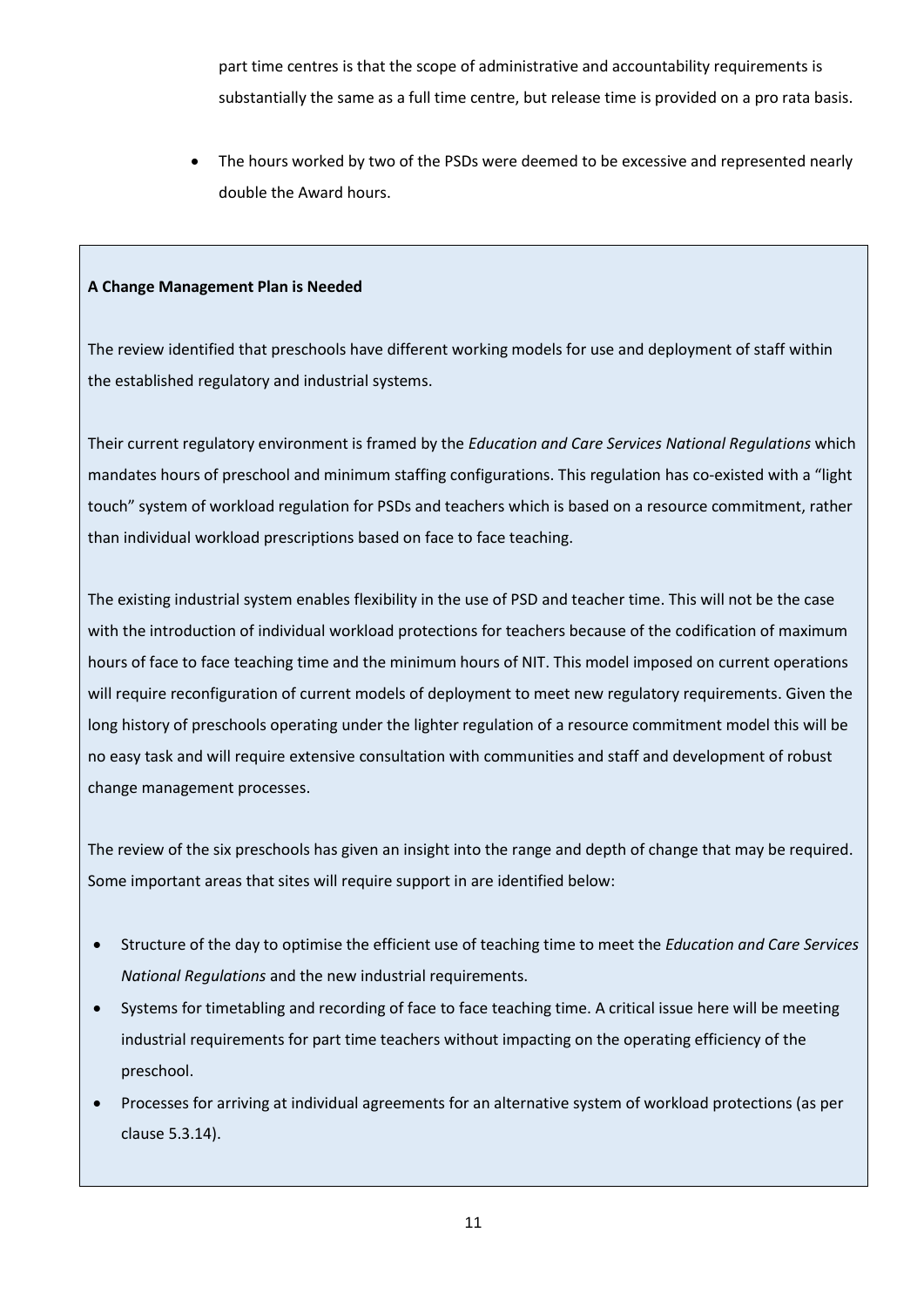- Defining potential administrative roles of teachers and ECWs to support increased delegation of this work from PSDs. 14
- Processes for community consultation in relation to matters affecting operation of the preschool.

A change management plan must operate from current realities of the organisation, structure and experience of sites and not be confined to an abstract appraisal of what is possible under the existing resourcing model. The experience of implementing the student-centred funding model (SCFM) in the schooling sector in 2011 provides a good example of the scope of work and resources needed to successfully manage a change process of this nature in the preschool sector.

The new draft EA states that the new prescription and the new individual workload protections be implemented as" soon *as administratively possible"* following the signing of the agreement. In the context of the matters raised above the term "*administratively possible"* should be read widely to give reasonable time for a fully consulted and clear change management plan to be implemented.

## **2.4 Industrial Regulation of Preschools under the Current EB Offer**

A detailed history of industrial regulation of preschools up to the current draft EA is included as **Attachment C.**

• The history provides a very important backdrop to understanding the existing operational context of preschools and the need for new workload protections for PSDs.

Important points are:

- That the underlying assumption is that PSDs are teachers with some supplementation for administration work that has been maintained from the inception of Circular 32 in 1992 to the current day.
- Over twenty years a number of important industrial changes have been made that enable and support the integration of preschools into the systems and structures of DfE. These are:

<sup>&</sup>lt;sup>14</sup> A particular issue to be dealt with here is the practical effect of limiting the delegation of general administrative functions to teachers as defined in clause 5.3.14. The clause is modelled on the face to face teaching provisions for teachers and effectively confines other duties as "core duties" of teachers.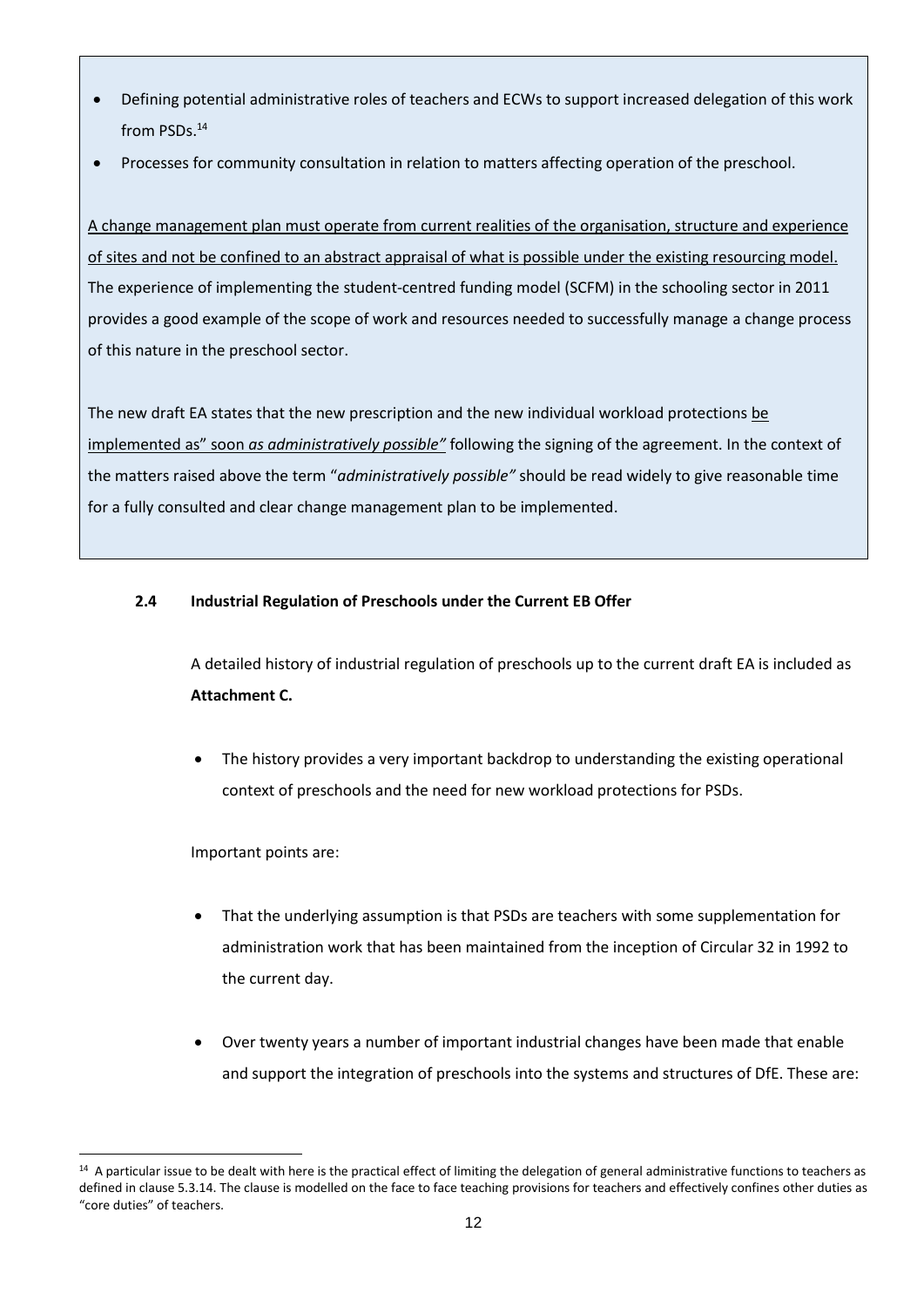- The allocation of TRT release time to support increased devolution of administrative responsibility.
- Changed work level definitions of ECWs to support administrative roles.
- Alignment of, and integration of, Preschool Directors into the Band A Principal structure.
- Incorporation of universal access provisions in the funding commitment.
- The 0.1 FTE flexible allocation to support increased workload.
- These changes have enabled and supported preschools to make the significant changes needed to meet DfE policy requirements and national regulations. However, these changes have been implemented without sufficient attention to additions made to the intrinsic or customary demands of the PSD role over time. The fact that Clause 5.4 Preschool Directors Leadership Administration Time replicates the same system of workload protections brought into place some 20 years ago amply illustrates this point.
- The arbitration in 2008/9 before the full bench of IRCSA sat in the shadow of the major reform in the schooling sector in the implementation of the student-centred funding model. Given the limited evidence before it and the fact that the new national regulations on 15 hours of preschool were in a formative stage the IRCSA decision stayed with the status quo.
- The introduction of regulated face to face teaching hours and NIT for teachers brings significant improved conditions for teachers but potentially will lead to increased workload for PSDs who don't have a viable system of industrial protections.

# **Problems with a Hybrid Model of Workload Regulation**

A workload protection that sets a maximum level of measurable work, that is individually enforceable, is a vastly stronger form of regulation than a resource guarantee. Under the new model a likely scenario is that additional teaching load will effectively flow from teachers who will operate with enforceable protections to PSDs who have no effective regulated cap on teaching load.

Preschools are generally small sites that are organised and resourced to meet *Education and Care Services National Regulations.* Under such a regulatory model, the regulation of teaching work needs to be done under a single industrial regulatory model for consistency and fairness. The clear and obvious reference point is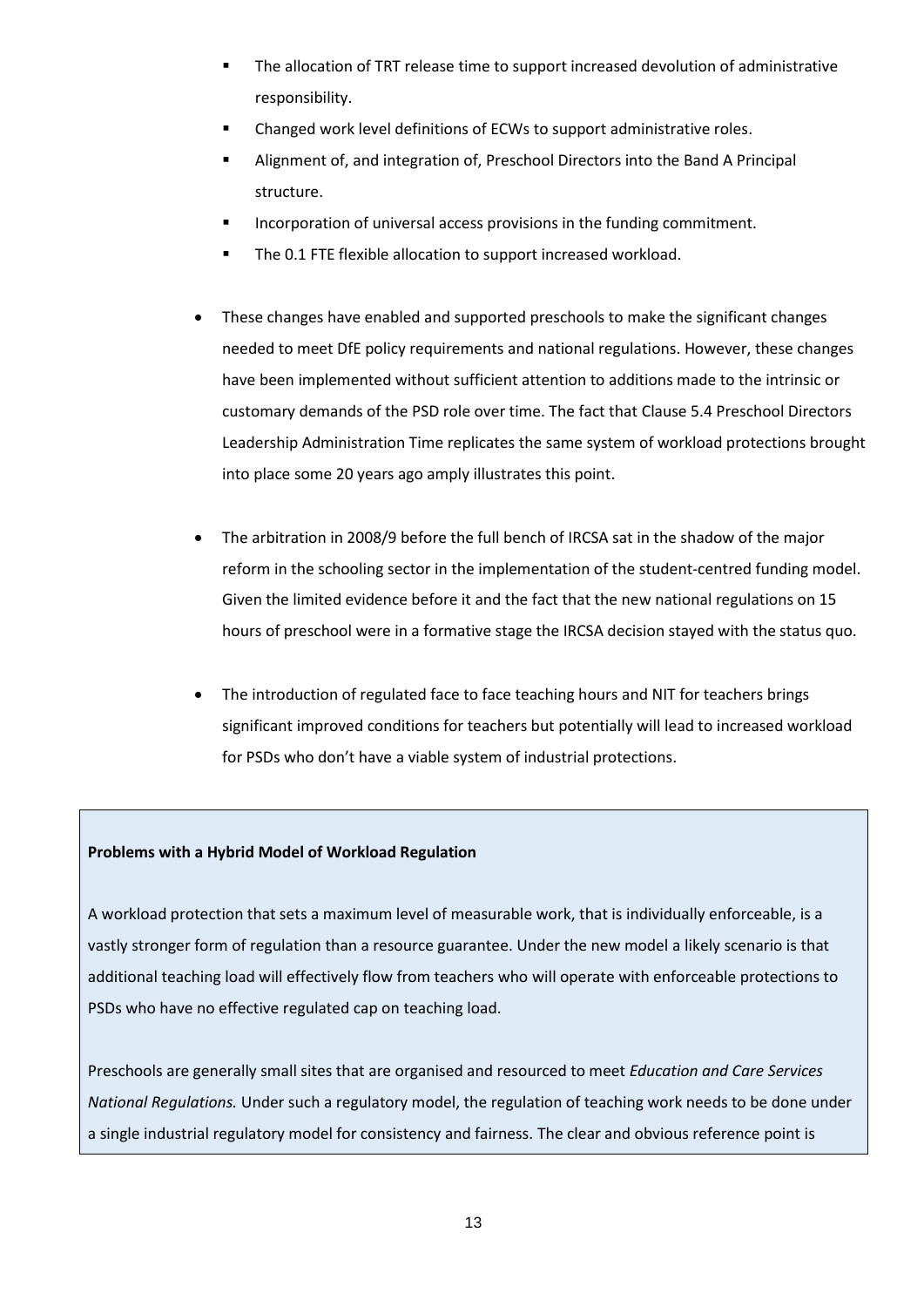identification of maximum face to face teaching loads for Principal and Band B leaders that applies in the schooling sector.

Other important considerations are:

- The award defines hours of work for teachers and PSDs as 36.25 hours per week whereas the schooling system has no set hours of work. On its face, this sets a maximum number of hours to be worked for teachers and PSDs, however, evidence clearly shows that the job demand and accountability requirements specified for a PSD exceed what can be reasonably be done within the hours defined in the award.
- Clause 5.3.14 in the EA does make facility for agreement of an alternative number of weekly face to face teaching hours. This may be of value and support agreements at a site level but cannot be relied on as a measure to moderate the effect of changes flowing from the EA. As a general industrial principle resourcing should adequately reflect the conditions in the industrial agreement and not place pressure on preschools to use "opt out" provisions to meet operating and budgetary requirements. Evidence from the schooling sector suggests that the introduction of the 24 hours will be quickly "normed" and the number of individual agreements entered into will be relatively small.
- Clear problems arise in job share arrangements, as exemplified in one of the sites reviewed. For that part of work undertaken as a teacher the work is regulated, whereas, for the work undertaken as a PSD is unregulated. This will be an area that will require further consideration and advice to sites.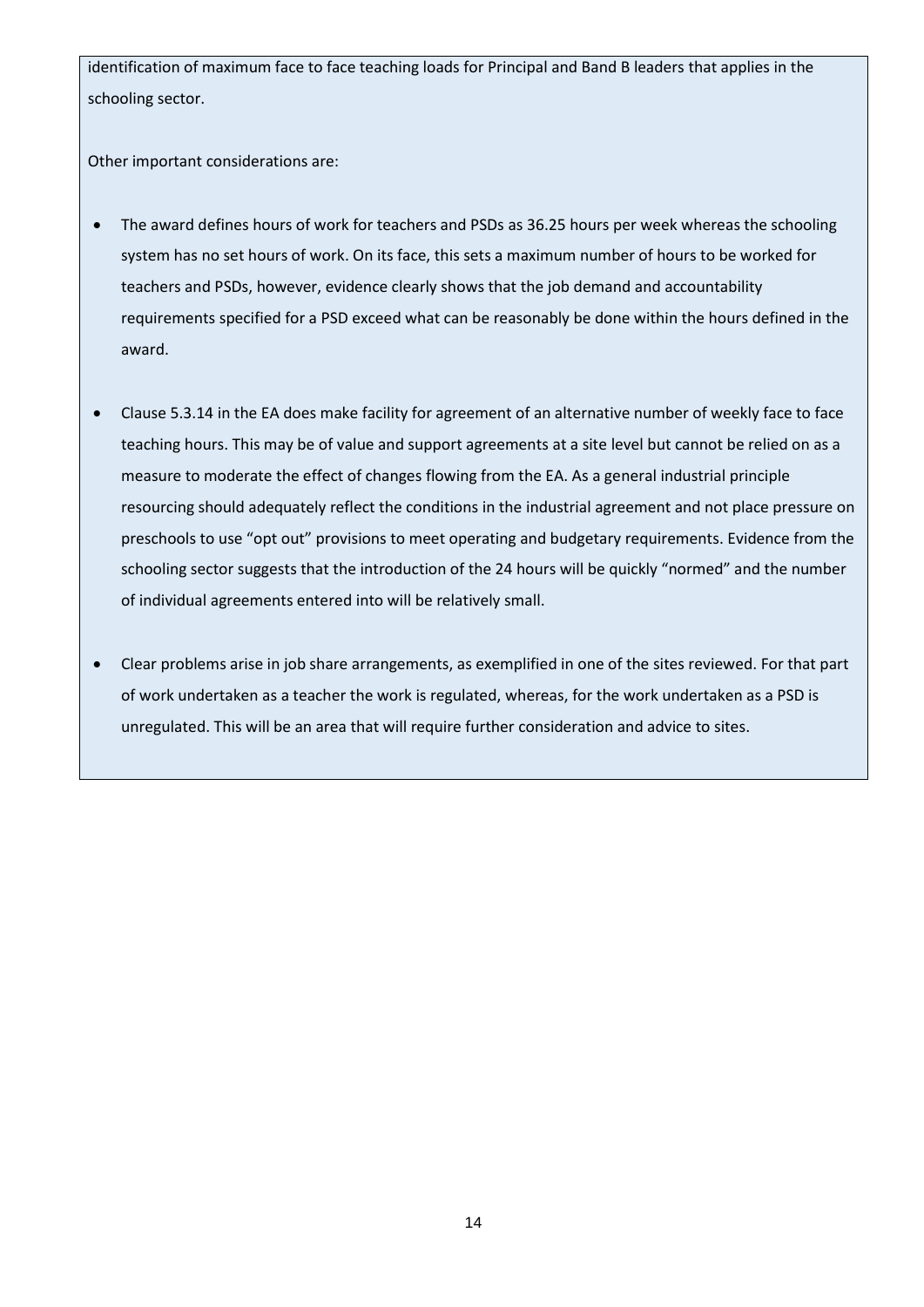#### **3. PDA PROPOSITIONS FOR IMPLEMENTATION OF EB CLAUES**

The foregoing discussion identifies the considerable problems and risks associated with the EA in relationship to the interests reasonably held by PSDs.

The argument made out is that significant change has occurred to the PSD role over the period of time preschools were included in P21 around 2000, to the present day. The professional role of PSDs in education, leadership and administration has changed significantly but the model of workload protections have not been reviewed and improved.

The adoption of individually enforceable protections for preschool teachers without a full consideration on the workload impact on PSDs adds urgency to the need for such a review

A summary of major issues and concerns identified in this submission are:

- The current PSD roles have evolved without sufficient attention to additions made to the intrinsic or customary demands of the job. The current work role as described in **Attachment A** is radically different and more demanding than the work role in place when the scheme of TRT release time was implemented some twenty years ago.
- PSD roles are now equivalent to school principals and this should be mirrored in the structure and level of workload protections available to them.
- A "hybrid system" of workload protections, where teachers have maximum teaching loads and PSDs have only a resource guarantee of release time, significantly disadvantages PSDs and is inherently unfair. There remains a genuine concern that the introduction of individual workload protections for teachers will increase the teaching load of PSDs.
- The introduction of individual workload protections for teachers will necessitate significant changes to the way sites organise their program and staffing including new timetabling requirements. It is essential that PSDs are fully supported through a properly structured and resourced change management plan.
- The demographics of the preschool teaching workforce suggest there will be high rates of exit over the next five years and to attract the PSDs the roles should be seen as attractive and valued by new candidates. This adds greater weight to the importance and urgency of this task.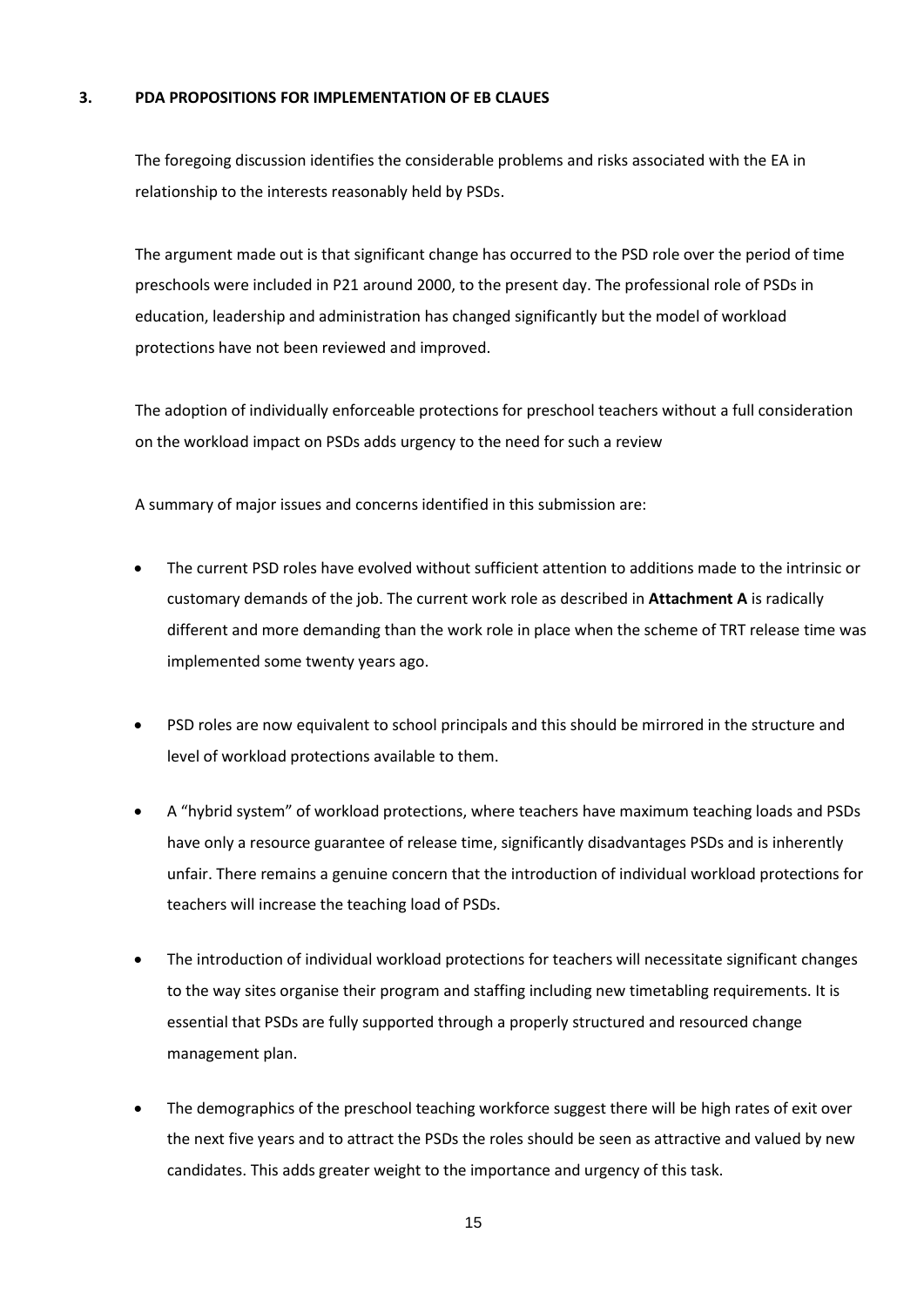We present three submissions for change:

#### **Workload Protections for PSDs**

Our submission is that PSDs are equivalent to Band A principals and this is the reference point that applies in considering the identification of reasonable workload protections. Such protections should follow the industrial architecture used for school leadership positions of setting maximum teaching loads.

The clause 5.5 'Review of Circular 32' is "open ended" both in the terms of reference and the timeframe for changes to be implemented. The practical effect of this clause is to maintain the status quo for four or more years. From the PDA's viewpoint this is wholly inadequate and belies the need for action to be taken commensurate with the introduction of individual workload protections for teachers.

Implications flowing from the EA that are of concern to PSDs are:

- Higher teaching loads for many PSDs.
- Managing a complex and sensitive change process to align preschool operations with a new model of industrial regulation.
- Ongoing administrative roles associated with timetabling and staff management.

We believe a maximum face to face teaching load should be arrived at by objective assessment of relevant facts and held in balance with other considerations including service delivery requirements and operational efficiency of preschools.

We acknowledge the reality that the implementation of a new regulatory model of workload protections for PSDs outside of a formal enterprise bargaining process will be difficult. We are open to discuss interim solutions including supplementation of site resourcing to manage the change process and support PSD's in their role.

#### **A Change Management Plan**

Evidence presented in this submission indicates that the existing model of regulation has enabled flexible models of service provision that may not be possible to maintain under the new model of individual workload protections.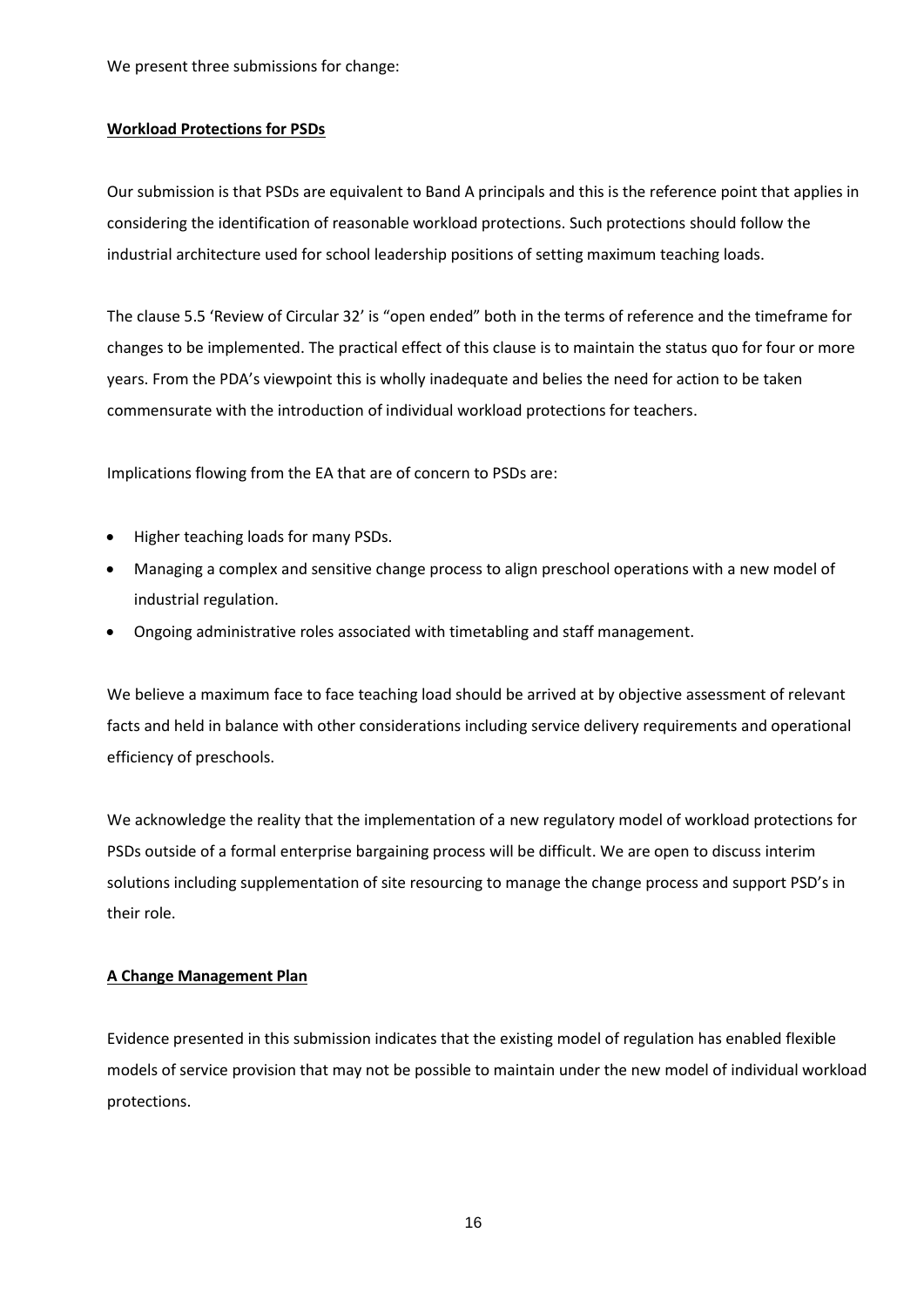A change management plan should work from the operating realities of preschools and provide clear and practical steps to manage the introduction of the new industrial regulation. This would include but not necessarily be restricted to:

- Structure of the day to optimise the efficient use of teaching time to meet industrial requirements.
- Timetabling and recording of face to face teaching time. A critical issue here will be meeting industrial requirements for part time teachers without impacting on the operating efficiency of the preschool.
- Processes for arriving at individual agreements for an alternative system of workload protections (as per clause 5.3.14).
- Defining potential administrative roles of teachers and ECWs to support increased delegation of this work from PSDs.
- Practices and processes for delegation.

The model used for the SCFM in schools is a good reference to work from. We believe that this work should be undertaken over the entirety of 2020 with a view to full implementation in 2021.

# **System Based Reform**

This review has highlighted the issues arising across the preschool sector that require long term policy thinking on the structure and operations of the sector and the human capital needs for the future.

We believe such work can be accommodated within the recently announced review of the Early Years and we would welcome the opportunity to make further submissions.

**Our submissions above are based on a carefully reasoned and practical approach to the issues we face. The PDA welcomes the opportunity to engage in dialogue and problem solving to support the interests of our members and the communities and families we serve**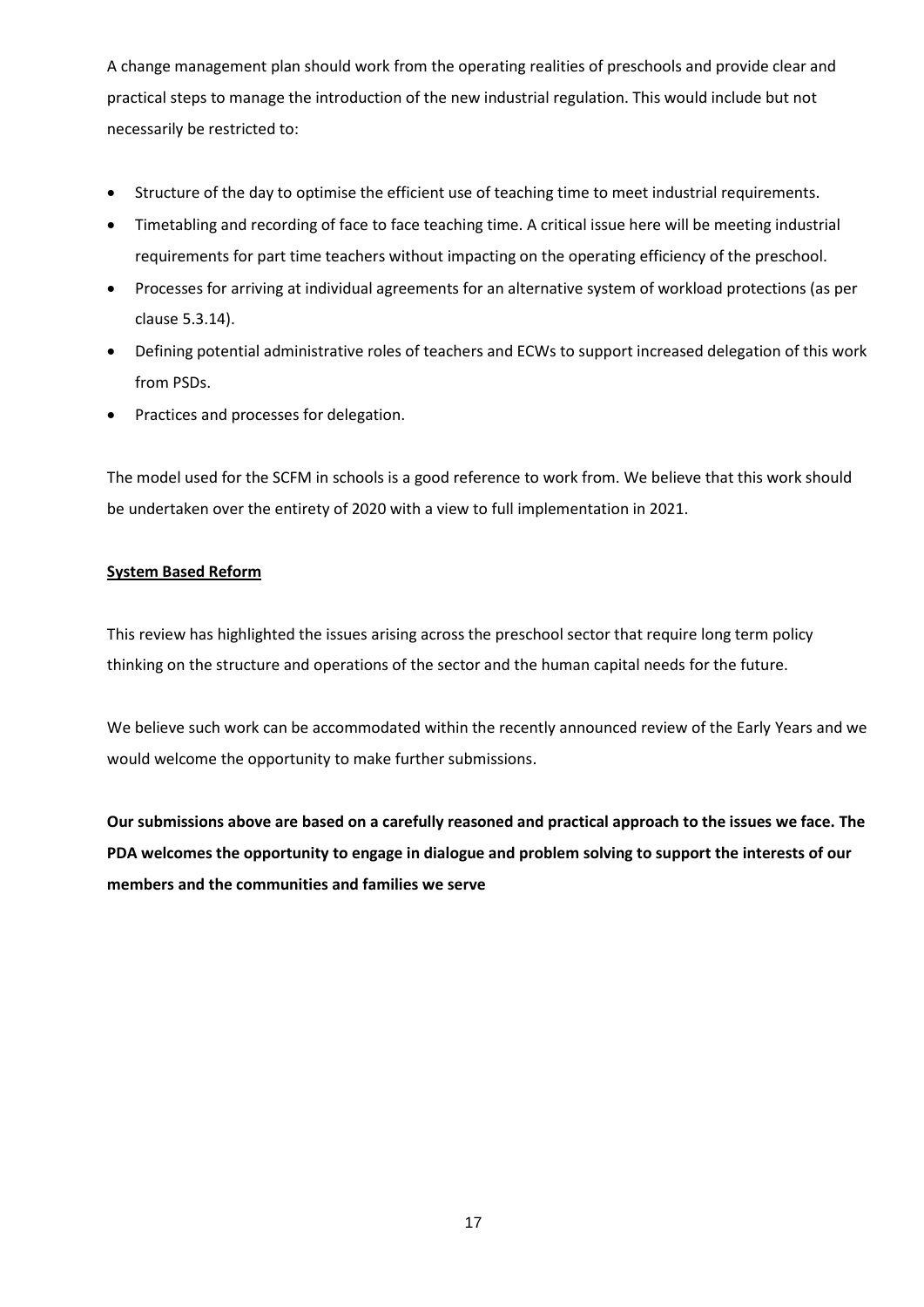#### **PRESCHOOL DIRECTOR WORK PROFILE**

#### **Teaching**

PSDs have a teaching role. The actual hours of face to face teaching will vary from preschool to preschool and will be influenced by the availability of alternative funding sources over and above the defined TRT days provided through the Enterprise Agreement and established resourcing policies as detailed below:

- Director administration supplementation.
- Additional administration leadership grant.
- Leadership development days.
- Collaborative planning allocation.

Teaching duties are the same as prescribed for a teacher's role which includes:

- Developing and implementing the learning program in line with the Early Years Learning Framework and the National Quality Framework.
- Setting up the learning environment.
- Documentation of children's learning writing observations, taking photographs, pedagogical documentation with associated analyses and reflection to assess and monitor children's progress.
- Reporting and liaising with parents on child learning and development including parent teacher interviews.
- Writing the Statement of Learning (End of Year Report).

#### **Educational Leadership**

PSDs provide educational leadership across their site. This includes:

- Leading staff in the development of curriculum and pedagogy that is responsive to the individual care and learning needs of children.
- Development, implementation and regular review of the Quality Improvement Plan each year.
- Responsibility for the development of staff through performance development processes, supported through job based learning and formal learning programs. Management of underperformance issues.
- Work Health and Safety responsibilities including daily safety inspections, reporting to STAR.
- Engaging with a range of external services, for example, support services, allied health professionals and NDIS providers.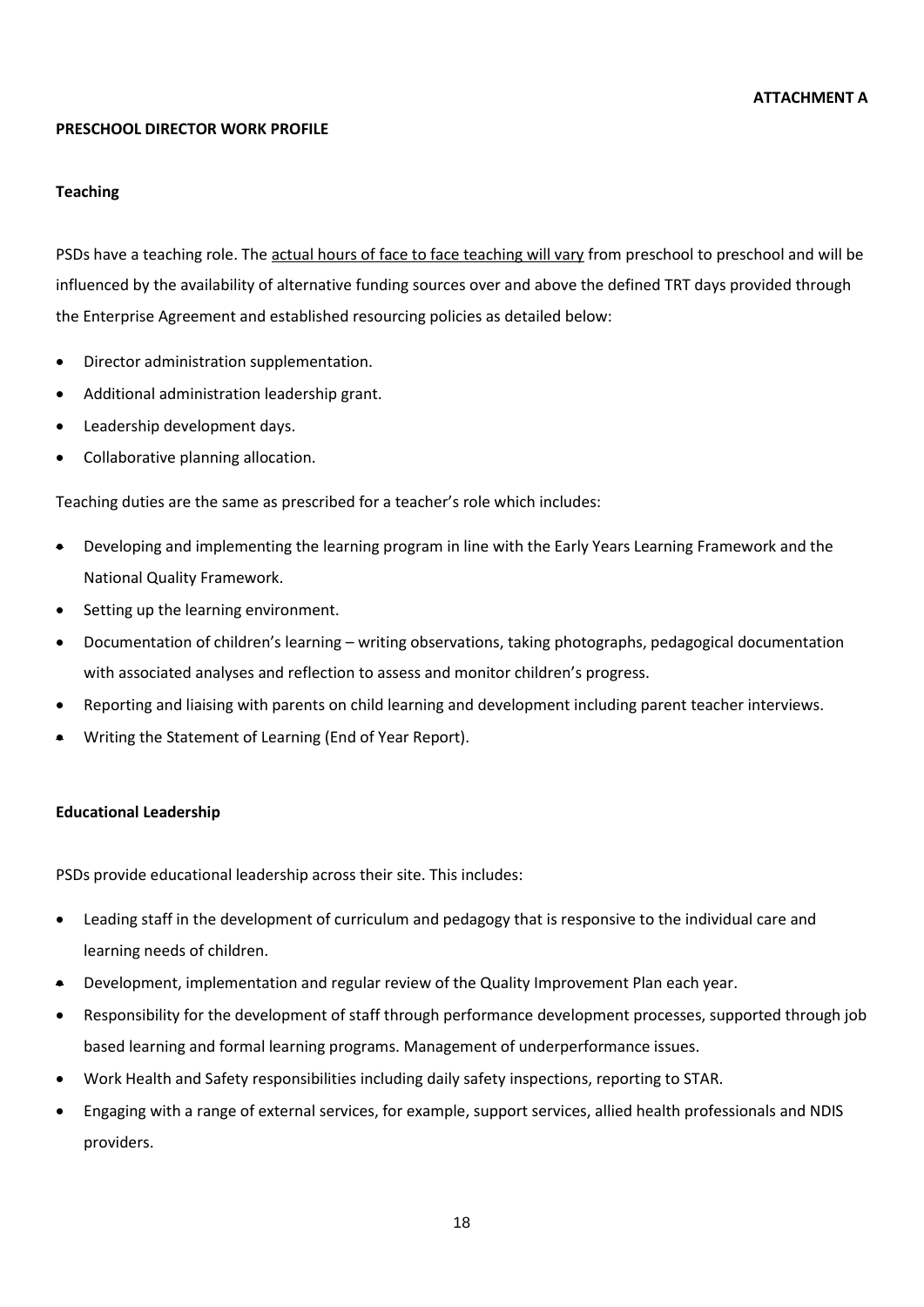- Developing negotiated education plans (NEPs)/OCOP as well as working with the IESP team to address the functional needs of children in our site plans.
- Leading staff meetings and leading planning professional development.
- Mentoring, supervising and associated responsibility for university students (teacher, OT and physio) as well as volunteers, certificate three, and work experience students.

## **Community Engagement**

PSDs engage with the community and positively contribute to the preschool being valued as a community asset.

• Ex officio member of the Governing Council – support the chair to ensure reports are presented and business is conducted in line with the constitution.

#### General tasks include:

- Enrolment information sessions.
- Excursions and parent curriculum sessions.
- Parent and family groups and events.
- Writing and publishing newsletters.
- Maintaining website.
- Work with community groups e.g. local councils and other support agencies.
- Provide associate programs such as playgroups and occasional care.

#### **Site Administration**

PSDs are accountable for the effective management of the site:

- Responsible for the staffing processes including panels, HR management systems (bonafides, MLR and online claims) payroll and shared services procedures.
- Responsible for staff induction processes.
- Work health and safety including management of tasks as directed through the STAR system.
- Notification and review of incidents through the IRMS system.
- Early year's system (EYS) uploading of all the enrolments, maintain attendance records.
- Ensure policies are developed and reviewed in line with DfE and ACECQA requirements.
- Financial responsibility for the site ICQ, financial audit, reports for governing council, developing and monitoring the budget, responsible finance management and procurement processes.
- ICT responsibility for the site management of issues, plan, purchase and provide professional development.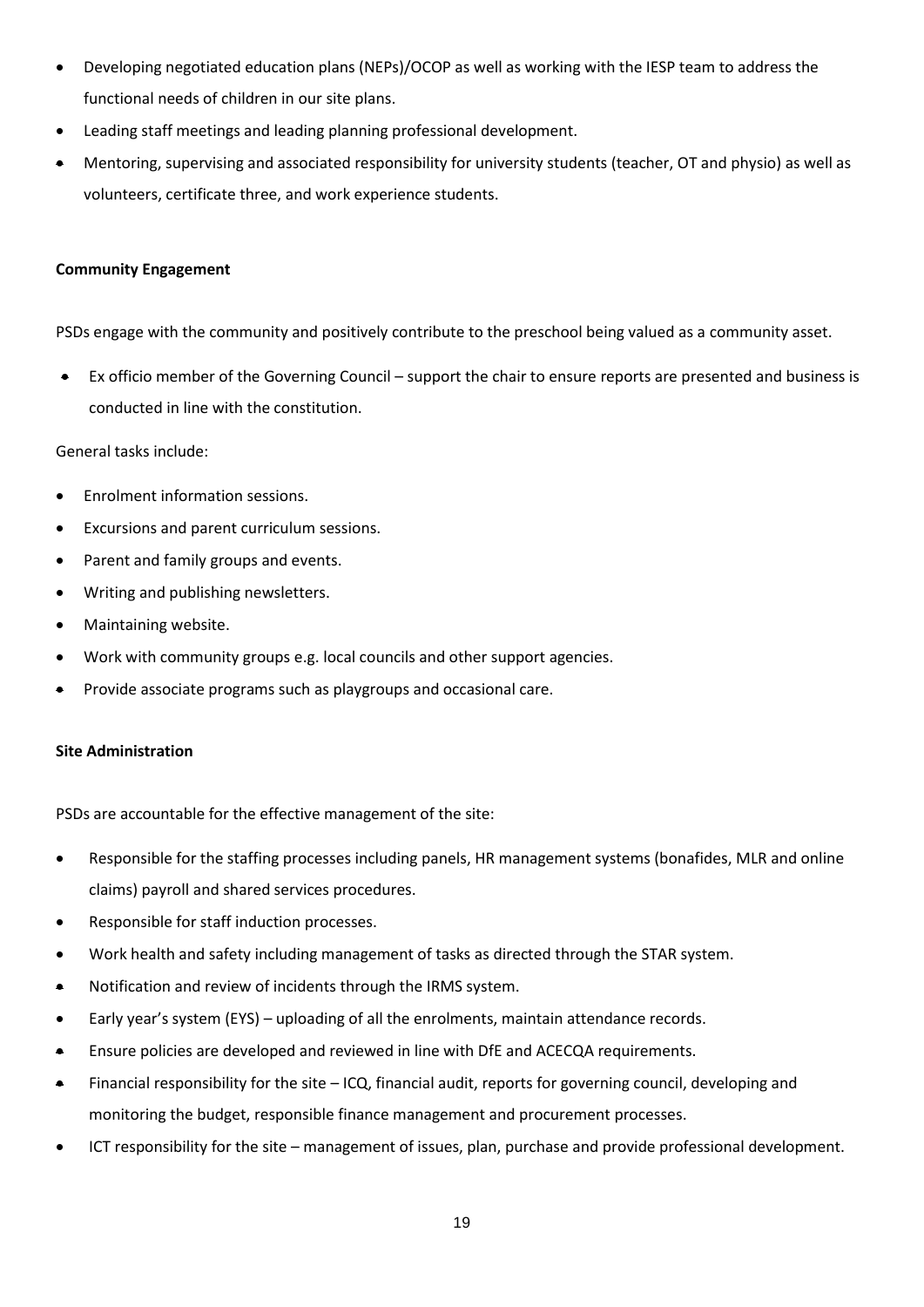• Responsible for the management of facilities, grounds and buildings. Identifying and rectifying hazards, liaising with Departmental Facilities Manager, source and approve quotes and payments, oversee/supervise workers.

#### **Department Wide Responsibilities**

- Partnership participate and attend Partnership meetings
- Attend and support DfE initiatives and events regardless of fraction of time employed (e.g. part time sites).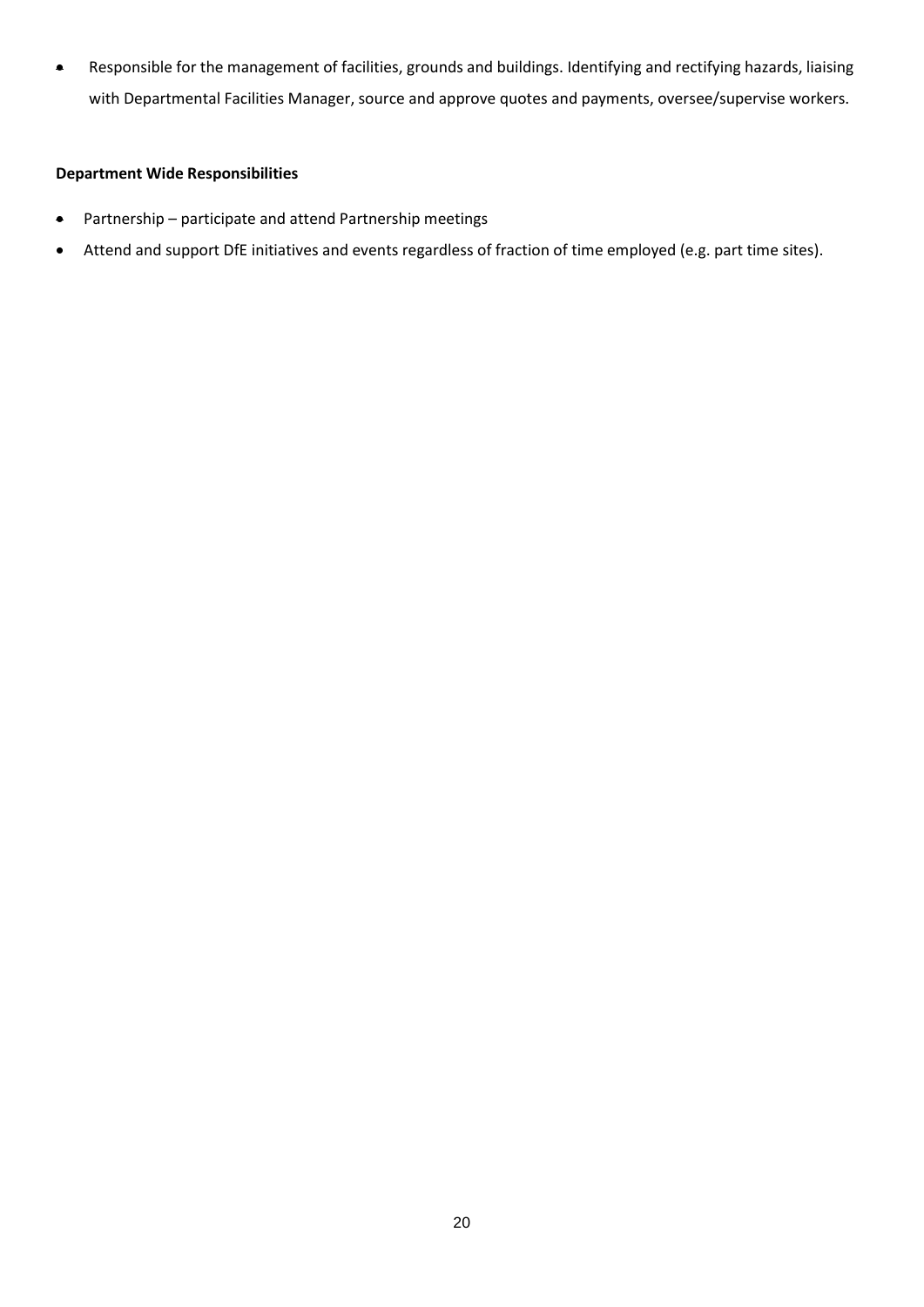# **Site 1, PSD A-1**

| Preschool               | <b>Structure of Day</b> | <b>Staffing Profile</b> | <b>Other Teaching</b>   | <b>Teachers</b>        | <b>ECWs</b>              | <b>Preschool Director</b> | <b>Notes</b>                 |
|-------------------------|-------------------------|-------------------------|-------------------------|------------------------|--------------------------|---------------------------|------------------------------|
| (location, category,    | (daily sessions, lunch  | (PSD, teacher, ECW,     | Programs                | (total workload)       | (admin related and       | (total workload)          |                              |
| full-time or part-time, | breaks)                 | contractor)             | (other teaching         |                        | additional tasks)        |                           |                              |
| enrolment cap, special  |                         |                         | programs not counted    |                        |                          |                           |                              |
| programs)               |                         |                         | in face to face         |                        |                          |                           |                              |
|                         |                         |                         | teaching)               |                        |                          |                           |                              |
| Category 3 site         | Children attend         | $PSD = I.0$ FTE         | Transition children are | <b>Face to Face</b>    | Enrolments               | 18 hours face to          | This site has a number of    |
|                         | 8:30am-3:00pm           |                         | integrated within       |                        | WHS (including STAR      | face teaching             | particular features:         |
| Staffing cap of 66      | Monday to Thursday      | Teachers 1.3 FTE:       | existing session time   | Teacher 1.0 FTE:       | requirements)            |                           | • Only employs 1.3           |
|                         |                         | <b>1.0 FTE</b>          | based on available      | 27 face to face hours  | Order/purchasing         | Total average term        | teachers within its          |
| 4 NEP enrolments        | Session times 8:30am-   | 0.3 FTE (0.2 contact    | spaces.                 | per week               | <b>EYS</b> and finance   | based workload            | allocated allowance of       |
|                         | $11:30$ pm and          | 0.1 2 TRT)              |                         |                        | End of term concerts     |                           | 1.4                          |
| Lunch care per term     | 12.00pm-3:00pm with     |                         |                         | 3.5 hours of NIT       | Events                   | 47.5 hours per            | • Employs additional 7.5     |
| $$301$ day              | paid lunch care         | ECWs 1.4 FTE            |                         |                        | Staff meetings           | week                      | hour ECW time above          |
| \$602 days              | 11:30am-12.00pm         | 0.4 FTE                 |                         | Teacher 0.3 FTE        | program                  |                           | allocated hours of 45        |
|                         |                         | 0.6 FTE                 |                         | 9 hours face to face   | Learning stories         |                           | • Is sessional based and is  |
| Host of a community     | Friday session 8.30am   | 0.4 FTE                 |                         | No formal structure of | <b>Observation notes</b> |                           | organised around             |
| based playgroup         | to 11.30am              |                         |                         | NIT. Additional paid   | Planning                 |                           |                              |
|                         |                         |                         |                         | time provided for      |                          |                           | parental preference in       |
| Fees \$90 per term      | Parents identify        |                         |                         | planning and           |                          |                           | allocating times.            |
|                         | preferential times      |                         |                         | preparation on an as   |                          |                           |                              |
| <b>SASIF Balance</b>    | within the established  |                         |                         | required basis.        |                          |                           | A specific characteristic of |
| \$103,000               | program to achieve 15   |                         |                         |                        |                          |                           | the site is the use of ECWs  |
|                         |                         |                         |                         |                        |                          |                           | on a range of admin and      |
|                         | hour average            |                         |                         | <b>Other Duties</b>    |                          |                           | learning related tasks.      |
|                         | instruction in a week.  |                         |                         |                        |                          |                           |                              |
|                         |                         |                         |                         | Core teaching work     |                          |                           | The current structure of     |
|                         |                         |                         |                         | only                   |                          |                           | teaching time indicates      |
|                         |                         |                         |                         |                        |                          |                           | aggregated timetabled        |
|                         |                         |                         |                         |                        |                          |                           | teaching time is 4.8 hours   |
|                         |                         |                         |                         |                        |                          |                           | over the 24 maximum.         |
|                         |                         |                         |                         |                        |                          |                           | This would require           |
|                         |                         |                         |                         |                        |                          |                           | restructure of the current   |
|                         |                         |                         |                         |                        |                          |                           | work program and staffing    |
|                         |                         |                         |                         |                        |                          |                           | structure, or the PSD        |
|                         |                         |                         |                         |                        |                          |                           | committing additional        |
|                         |                         |                         |                         |                        |                          |                           | time to face to face         |
|                         |                         |                         |                         |                        |                          |                           | teaching                     |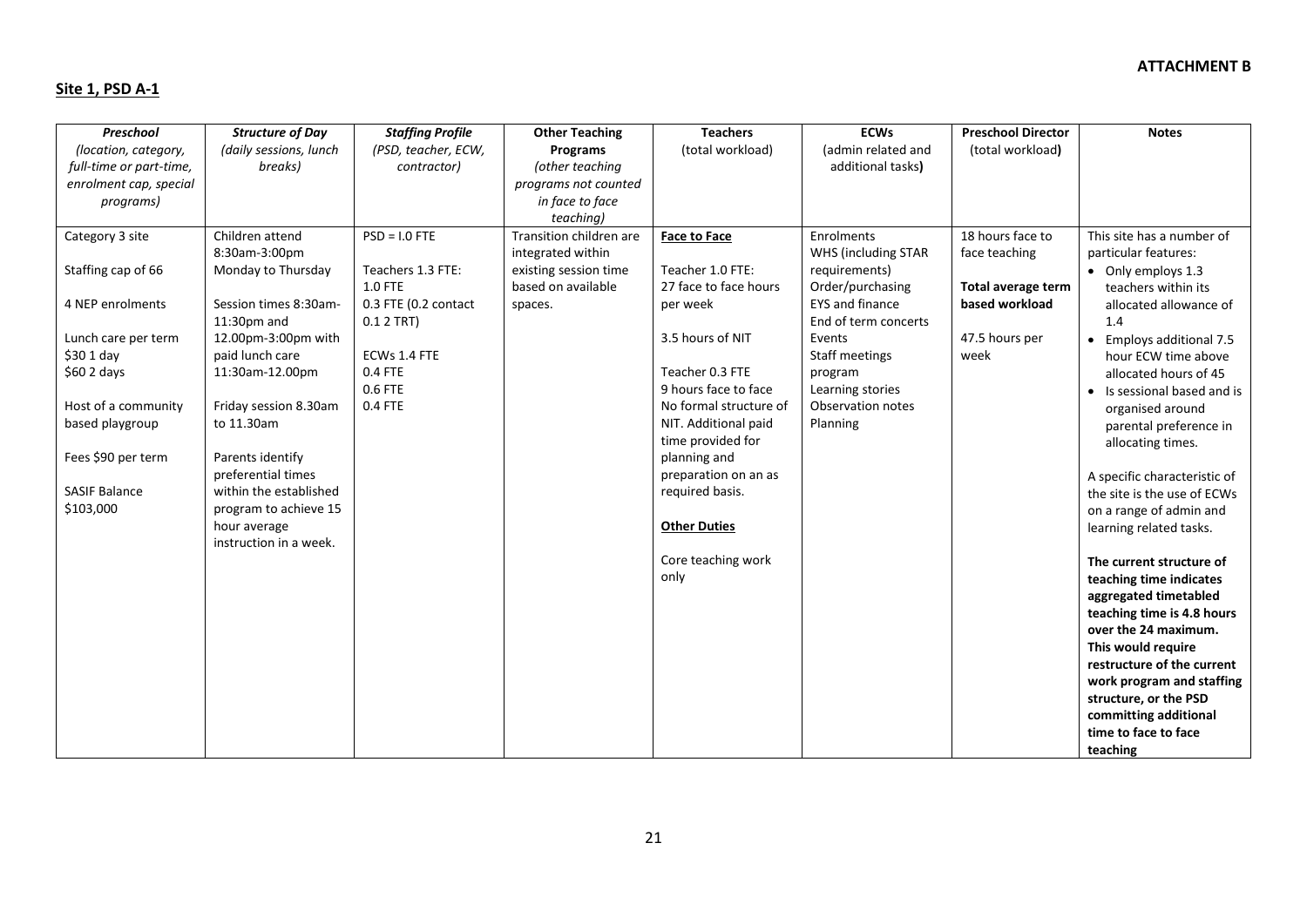# **Site 2, (Part Time) PSD A-1**

| Preschool               | <b>Structure of Day</b> | <b>Staffing Profile</b> | <b>Other Teaching</b> | <b>Teachers</b>     | <b>ECWs</b>           | <b>Preschool Director</b> | <b>Notes</b>                      |
|-------------------------|-------------------------|-------------------------|-----------------------|---------------------|-----------------------|---------------------------|-----------------------------------|
| (location, category,    | (daily sessions, lunch  | (PSD, teacher, ECW,     | Programs              | (total workload)    | (admin related and    | (total workload)          |                                   |
| full-time or part-time, | breaks)                 | contractor)             | (other teaching       |                     | additional tasks)     |                           |                                   |
| enrolment cap, special  |                         |                         | programs not          |                     |                       |                           |                                   |
| programs)               |                         |                         | counted in face to    |                     |                       |                           |                                   |
|                         |                         |                         | face teaching)        |                     |                       |                           |                                   |
| Category 1 site         | Children attend         | PSD 0.6 FTE             | Pre entry -           | <b>Face to Face</b> | No administrative or  | Average 14 hr 20 min      | The 24 hours maximum face to      |
|                         | 8:30am-3:00pm           |                         | children have 5       |                     | additional learning   | face to face teaching     | face is met under the current     |
| Part time site with     | Tuesday and             | Teacher 0.6             | visits of one hour    | Teacher:            | support activities    | per week                  | program but requires the PSD      |
| staffing cap Of 30      | Wednesday and           |                         | on Friday which       | Average of 14hr 20  | outside of core role. |                           | to have the same programmed       |
|                         | alternate Thursdays     | <b>ECW 0.6</b>          | count as              | min face to face    |                       | All Education             | hours as the teacher.             |
| 12 of 30 children       | 8:30am-12:30pm          |                         | additional face to    | hours per week      |                       | Leadership,               |                                   |
| enrolled have           |                         | ECW 5 hours per week    | face hours            |                     |                       | Community                 | The PSD has the same              |
| additional needs and    | Lunch breaks are taken  | for special needs       |                       | 3.5 hours of NIT    |                       | engagement, site          | specification of duties as a full |
| will require one plans  | and are staggered in    | children                |                       |                     |                       | administration and        | time standalone preschool. The    |
|                         | 20 minute blocks        |                         |                       | <b>Other Duties</b> |                       | Department                | PSD extends her hours             |
| Host of a community     |                         |                         |                       |                     |                       | administration duties     | approximately 3 hours per         |
| based playgroup         |                         |                         |                       | Core teaching       |                       | undertaken by PSD         | week to assist in completing      |
| funding by the school   |                         |                         |                       | work only           |                       | including development     | administration. The total hours   |
|                         |                         |                         |                       |                     |                       | of NEPs.                  | worked are very high which        |
| Fees \$40 per year      |                         |                         |                       |                     |                       |                           | indicates a high spill over of    |
|                         |                         |                         |                       |                     |                       | Hours of work             | work to unpaid work.              |
| SASIF Balance \$20K     |                         |                         |                       |                     |                       | extended above 0.6 by     |                                   |
|                         |                         |                         |                       |                     |                       | 3 hours per week to       | This site, in its current         |
|                         |                         |                         |                       |                     |                       | assist in administrative  | configuration, is capable of      |
|                         |                         |                         |                       |                     |                       | workload                  | meeting 24 hours face to face     |
|                         |                         |                         |                       |                     |                       | management.               | time but requires the PSD to      |
|                         |                         |                         |                       |                     |                       |                           | work equivalent programmed        |
|                         |                         |                         |                       |                     |                       | Total average term        | face to face time as the          |
|                         |                         |                         |                       |                     |                       | based workload            | teacher.                          |
|                         |                         |                         |                       |                     |                       | 50 hours per week         | The PSDs current hours of         |
|                         |                         |                         |                       |                     |                       |                           | work are excessive.               |
|                         |                         |                         |                       |                     |                       |                           |                                   |
|                         |                         |                         |                       |                     |                       |                           |                                   |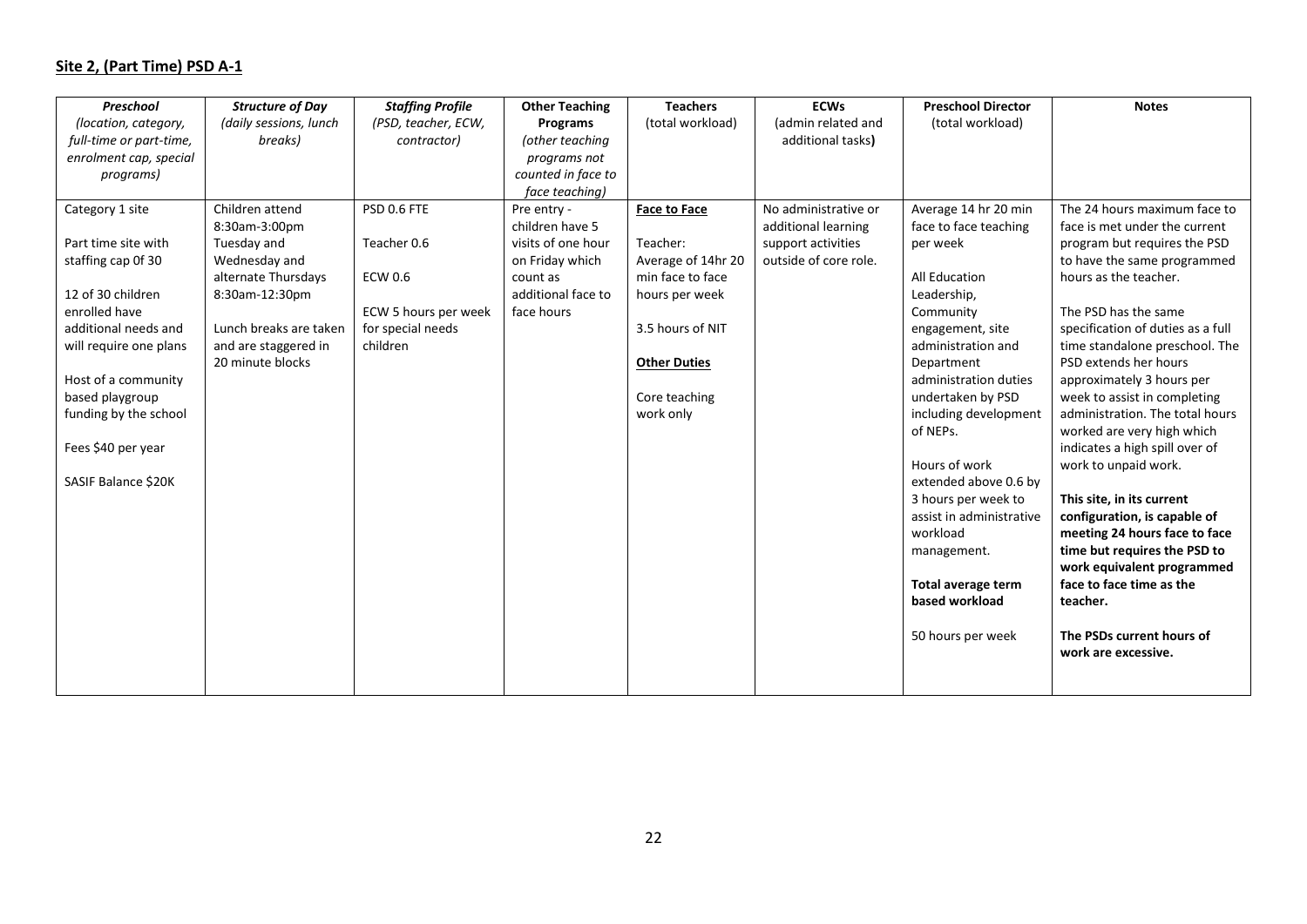# **Site 3, PSD A-1**

| Preschool               | <b>Structure of Day</b> | <b>Staffing Profile</b> | <b>Other Teaching</b> | <b>Teachers</b>     | <b>ECWs</b>           | <b>Preschool Director</b> | <b>Notes</b>                        |
|-------------------------|-------------------------|-------------------------|-----------------------|---------------------|-----------------------|---------------------------|-------------------------------------|
| (location, category,    | (daily sessions, lunch  | (PSD, teacher, ECW,     | Programs              | (total workload)    | (admin related and    | (total workload)          |                                     |
| full-time or part-time, | breaks)                 | contractor)             | (other teaching       |                     | additional tasks)     |                           |                                     |
| enrolment cap, special  |                         |                         | programs not          |                     |                       |                           |                                     |
| programs)               |                         |                         | counted in face       |                     |                       |                           |                                     |
|                         |                         |                         | to face teaching)     |                     |                       |                           |                                     |
| Category 2 site         | Full day sessions       | Director = 1FTE         | A community           | <b>Face to Face</b> | Admin - casual ECW    | Face to face - 15         | The additional speech and           |
|                         | 8.45am to 2.45pm (6     |                         | based event for       |                     | 3 hours per fortnight | hours per week            | language program gives this centre  |
| Staffing cap of 55      | hours) Monday to        | Teacher 1.0 FTE         | new entrants is       | Teacher: 25 hours   | for managing          |                           | added flexibility to meet ratio     |
|                         | Thursday                | Teacher 0.5 FTE         | run on a              | 40 min face to face | contractors, EYS,     | Total average term        | requirements because most of this   |
| Special program -       |                         |                         | Saturday              | teaching per week   | admin finance         | base workload             | teacher's time is on the floor.     |
| speech and language -   | 20 minute lunch break   | ECW 0.6 FTE             | morning in            |                     |                       |                           |                                     |
| not included in the RES | on each full day        |                         | November, All         | NIT 3.5 hours per   | is                    | 47 hours a week           | The 1.0 FTE teacher attached to     |
|                         | session                 | Casual ECW for finance  | staff attend on a     | week                |                       |                           | this centre is a former experienced |
| 8 NEPs/one plan         |                         | 3 hours per fortnight   | voluntary basis       |                     |                       |                           | PSD and she assumes significant     |
|                         | Additional session of 3 | and other duties as     |                       | 0.5 teacher 12      |                       |                           | responsibility for designated       |
| Fees \$200 per term     | hours Wednesday         | required                |                       | hours face teaching |                       |                           | administration functions.           |
| including excursions    | Additional session of 3 |                         |                       | per week            |                       |                           |                                     |
|                         | hours Friday            | Teacher 0.6 FTE for     |                       | NIT 1.75 hours per  |                       |                           | The 0.1 EA allowance is used to     |
| $SASIF = $100,000$      |                         | externally funded       |                       | week equivalent     |                       |                           | increase teaching hours (centre     |
| (\$30,00 parent         |                         | Speech and Language     |                       |                     |                       |                           | runs 1.5 FTE compared to            |
| contributions)          |                         | Program (not included   |                       | <b>Other Duties</b> |                       |                           | formula1.4 FTE).                    |
|                         |                         | in RES)                 |                       |                     |                       |                           |                                     |
|                         |                         |                         |                       | *website            |                       |                           | Teachers responsible for            |
|                         |                         |                         |                       | *WHS                |                       |                           | development of NEPs. PSD reviews    |
|                         |                         |                         |                       | *ordering           |                       |                           | and signs off.                      |
|                         |                         |                         |                       | *policy review-     |                       |                           |                                     |
|                         |                         |                         |                       | update and writing  |                       |                           | This site is capable of meeting the |
|                         |                         |                         |                       |                     |                       |                           | new industrial requirements for 24  |
|                         |                         |                         |                       |                     |                       |                           | hours face to face teaching with    |
|                         |                         |                         |                       |                     |                       |                           | minor modification to the current   |
|                         |                         |                         |                       |                     |                       |                           | program                             |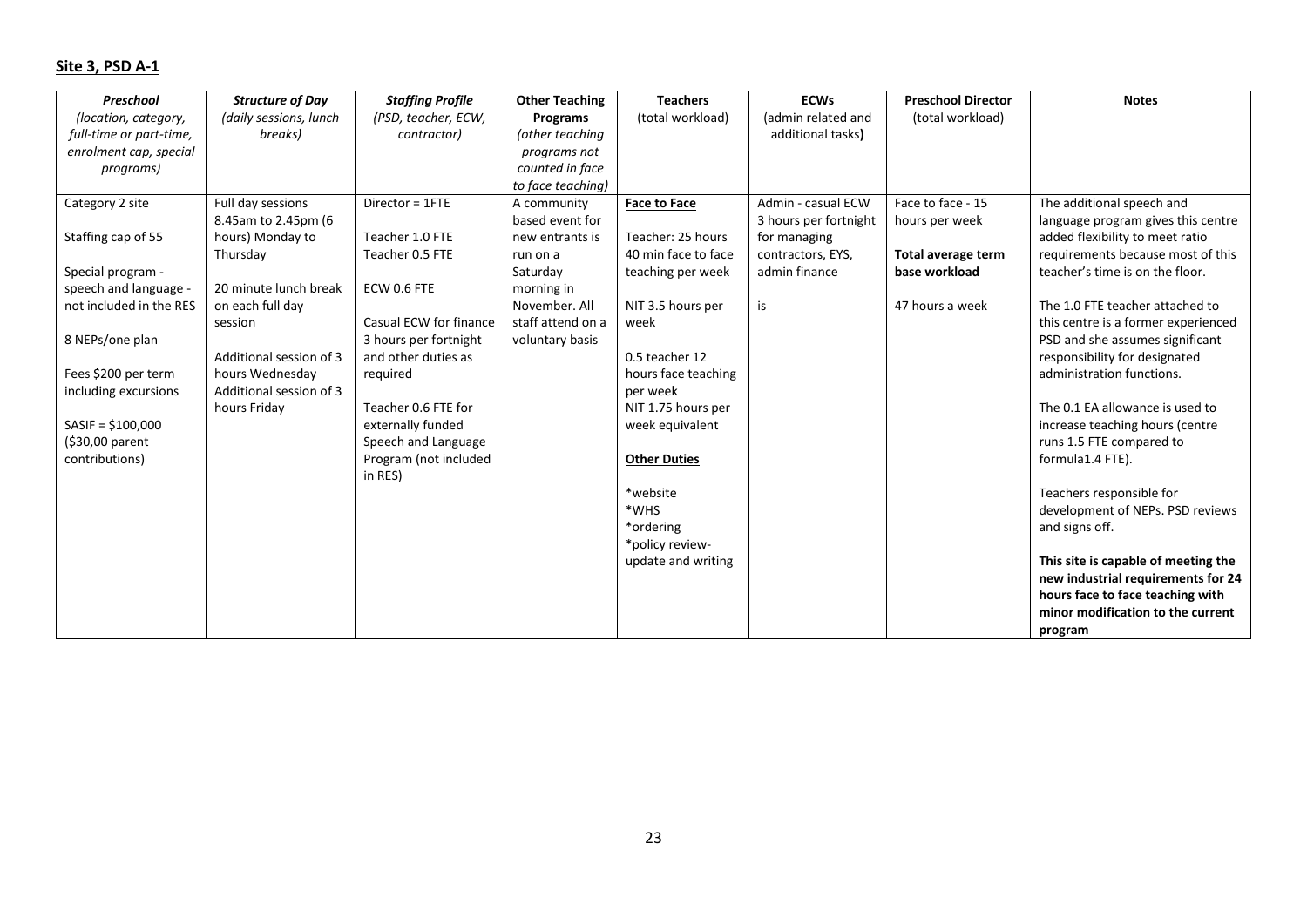# **Site 4, PSD A-1**

| Preschool               | <b>Structure of Day</b> | <b>Staffing Profile</b> | <b>Other Teaching</b> | <b>Teachers</b>       | <b>ECWs</b>        | <b>Preschool Director</b> | <b>Notes</b>                        |
|-------------------------|-------------------------|-------------------------|-----------------------|-----------------------|--------------------|---------------------------|-------------------------------------|
| (location, category,    | (daily sessions, lunch  | (PSD, teacher, ECW,     | Pro grams             | (total workload)      | (admin related and | (total workload)          |                                     |
| full-time or part-time, | breaks)                 | contractor)             | (other teaching       |                       | additional tasks)  |                           |                                     |
| enrolment cap, special  |                         |                         | programs not          |                       |                    |                           |                                     |
| programs)               |                         |                         | counted in face       |                       |                    |                           |                                     |
|                         |                         |                         | to face teaching)     |                       |                    |                           |                                     |
| Category 2 site         | Children attend         | PSD 1.0 FTE             | Pre-entry is run      | <b>Face to Face</b>   | ECW employed for   | 18.5. hours face to       | The PSD takes a lead role in the    |
|                         | 8:30am-3:00pm           |                         | when children         |                       | up to 4 hours per  | face teaching             | development in providing            |
| Staffing cap of 88      | Monday through          | Teacher 1.0 FTE         | make school           | 1.0 FTE average 27    | week to undertake  |                           | educational leadership including    |
|                         | Thursday and Friday     | Teacher 0.4 FTE         | transition visits.    | hours per week        | EYS and other      | Total average term        | NEP/one plans and coordination of   |
| 10 NEPs/one plan        | from 8.30am to          |                         | This is               |                       | general clerical   | base workload             | intra agency support.               |
|                         | 12.30pm                 | ECW                     | coordinated           | NIT 2 hours 46        | support functions  |                           |                                     |
| Lunch care provided     |                         | 2 x 0.6 FTE             | across the town       | minutes per week      |                    | 70 hours per week         | The delegation of administrative    |
| \$280 per term          | Two groups with 2       | $1 \times 0.2$ FTE      | and immediate         | <b>NIT</b>            |                    |                           | duties from PSD is minimal. No      |
|                         | days each then          | 1 x 21 hours speech     | local area to         |                       |                    |                           | duties are delegated to teachers    |
| General Fee structure   | attendance on           | and language program    | make sure this is     | 0.4 FTE 10.5 face to  |                    |                           | outside of their core work role     |
| \$255 per term          | alternate Friday        | $2 \times 6$ hrs        | done on the           | face hours            |                    |                           | Duties picked up by a contract ECW  |
|                         |                         | $1.x$ 4hrs              | same day              |                       |                    |                           | relate to EYS and general clerical  |
| SASIF balance =         | Lunch breaks are taken  |                         |                       | NIT 1 hour 30         |                    |                           | duties. The vast majority of duties |
| \$300,000 - (\$150,000  | and are staggered in    |                         | No impact on          | minutes               |                    |                           | specified in the PSD Work Profile   |
| held in account for a   | 30 minute blocks (not   |                         | face to face time     |                       |                    |                           | are undertaken by the PSD at this   |
| defined building        | counted in face to face |                         |                       | <b>Other Duties</b>   |                    |                           | site.                               |
| project)                | time)                   |                         |                       |                       |                    |                           |                                     |
|                         |                         |                         |                       | Teachers have no      |                    |                           | The current structure of teaching   |
|                         |                         |                         |                       | delegated             |                    |                           | time indicates aggregated           |
|                         |                         |                         |                       | administrative duties |                    |                           | timetabled teaching time is 4       |
|                         |                         |                         |                       | outside of core       |                    |                           | hours over the 24 maximum. This     |
|                         |                         |                         |                       | teaching role         |                    |                           | would require restructure of the    |
|                         |                         |                         |                       |                       |                    |                           | current work program and staffing   |
|                         |                         |                         |                       |                       |                    |                           | structure, or the PSD committing    |
|                         |                         |                         |                       |                       |                    |                           | additional time to face to face     |
|                         |                         |                         |                       |                       |                    |                           | teaching                            |
|                         |                         |                         |                       |                       |                    |                           |                                     |
|                         |                         |                         |                       |                       |                    |                           | The PSDs current hours of work      |
|                         |                         |                         |                       |                       |                    |                           | are excessive                       |
|                         |                         |                         |                       |                       |                    |                           |                                     |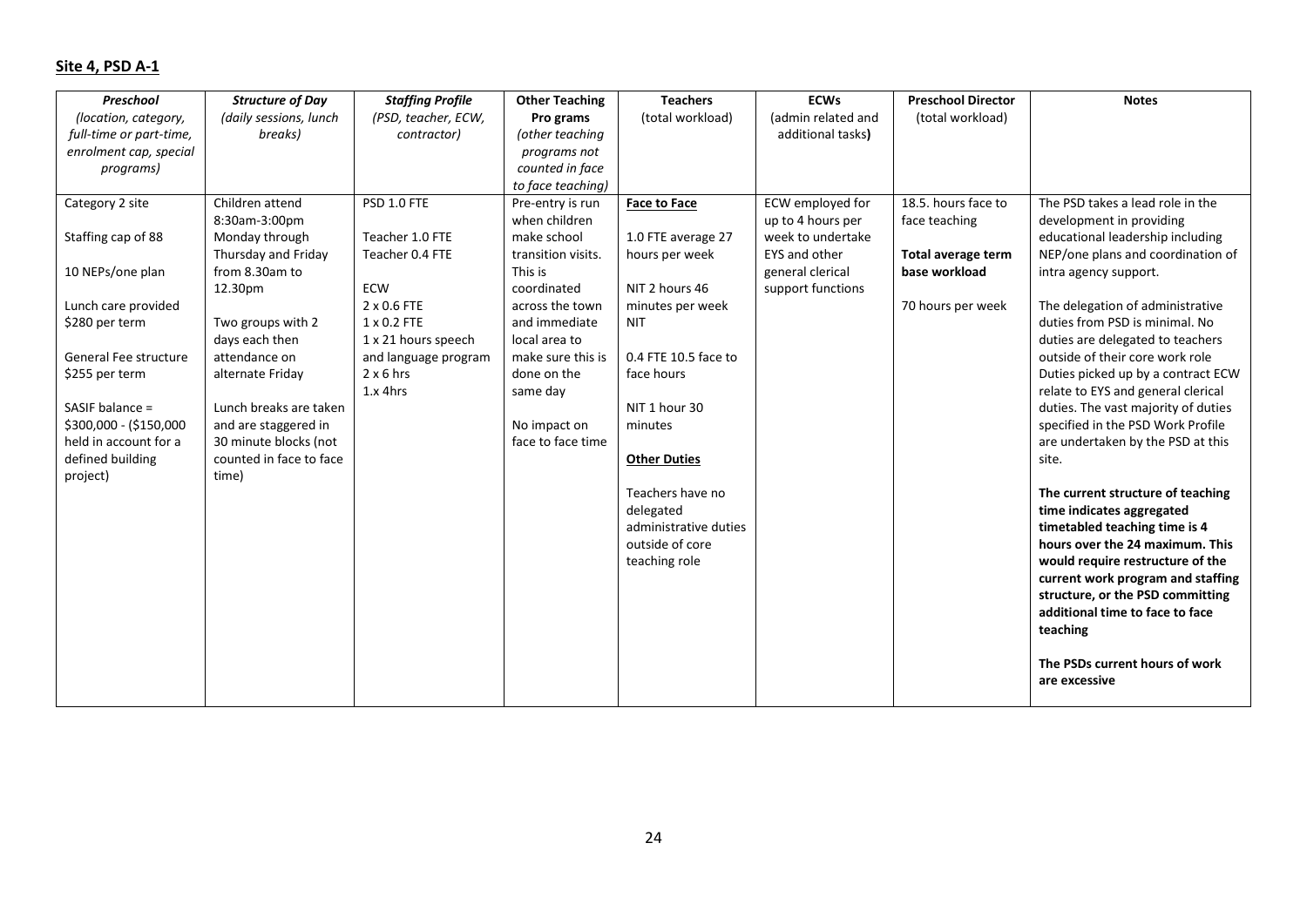# **Site 5, PSD A-1**

| Preschool               | <b>Structure of Day</b> | <b>Staffing Profile</b>   | <b>Other Teaching</b> | <b>Teachers</b>        | <b>ECWs</b>         | <b>Preschool Director</b> | <b>Notes</b>                                              |
|-------------------------|-------------------------|---------------------------|-----------------------|------------------------|---------------------|---------------------------|-----------------------------------------------------------|
| (location, category,    | (daily sessions, lunch  | (PSD, teacher, ECW,       | Programs              | (total workload)       | (admin related and  | (total workload)          |                                                           |
| full-time or part-time, | breaks)                 | contractor)               | (other teaching       |                        | additional tasks)   |                           |                                                           |
| enrolment cap, special  |                         |                           | programs not          |                        |                     |                           |                                                           |
| programs)               |                         |                           | counted in face       |                        |                     |                           |                                                           |
|                         |                         |                           | to face teaching)     |                        |                     |                           |                                                           |
| Category 2 site         | Four delivery days of   | PSD 1.0 FTE               | Transition            | <b>Face to Face</b>    | EYS                 | 12 hours for 0.8          | This site has a number of particular                      |
|                         | 7.5 hours (8.15am to    | (currently filled as part | arrangements-         | 0.7 teacher 19.5       | Preparation for     | position (adjusted        | features:                                                 |
| Staffing cap of 66      | 3.45 <sub>pm</sub>      | time $0.8$ and $0.2$      | two Wednesday         | hours face to face     | archiving           | for the 0.2 acting        |                                                           |
|                         | Wednesday non-          | appointment)              | mornings per          | teaching               | General finance,    | position this             | • Its program is structured over                          |
| Partnership with        | attendance day          |                           | year. This is         |                        | ordering and        | becomes 19.5)             | four days with 7.5 hours of                               |
| Parenting groups        |                         | Teachers:                 | budgeted and          | 0.5 teacher plus .2    | supporting PSD with |                           | attendance. This model is                                 |
| supported by Lutheran   | 20 minute lunch         | 0.7 FTE                   | teachers' hours       | PSD role 19.5 hours    | admin duties        | Total average term        | supported by the community                                |
| Community involves      | breaks counted as time  | 0.5 FTE (plus 0.2 as      | are temporarily       | face to face teaching  |                     | base workload             | who are mostly working parents                            |
| some PSD time           | worked                  | backfill PSD position     | extended              |                        |                     | 43 hours (0.8 role)       | • The PSD role is done on a job                           |
|                         |                         | above)                    |                       | 0.2 teacher 7 hrs 10   |                     |                           | share arrangement.                                        |
| Fees \$160 per term for |                         | 0.2 FTE                   |                       | minutes                |                     |                           |                                                           |
| 3 terms                 |                         | ECWs:                     |                       | For 0.7 teachers NIT   |                     |                           | The teachers do contribute to all                         |
| No fundraising          |                         | <b>1.0 FTE</b>            |                       | of 3.5 hours is        |                     |                           | aspects of teaching program but                           |
| activities              |                         | 0.4 FTE                   |                       | provided on            |                     |                           | more complex matters, including                           |
|                         |                         | 0.2 FTE                   |                       | Wednesday non-         |                     |                           | active engagement with parents, is<br>handled by the PSD. |
| $SASIF = $115,000$      |                         | Additional 0.6 FTE for    |                       | attendance day. In     |                     |                           |                                                           |
|                         |                         | child with high health    |                       | addition, they are     |                     |                           | The two teachers employed at 0.7                          |
|                         |                         | needs                     |                       | provided with 4 hour   |                     |                           | are currently working 2.7 hours                           |
|                         |                         |                           |                       | additional release     |                     |                           | greater than the maximum (0.7 of                          |
|                         |                         |                           |                       | time over each         |                     |                           | $24 = 16.8$ ). For the purposes of this                   |
|                         |                         |                           |                       | fortnight              |                     |                           | exercise the teacher who acts for                         |
|                         |                         |                           |                       |                        |                     |                           | the PSD of 0.2 pro rata is treated as                     |
|                         |                         |                           |                       | NIT for 0.2 teacher is |                     |                           | a teacher for the totality of their                       |
|                         |                         |                           |                       | provided through       |                     |                           | work.                                                     |
|                         |                         |                           |                       | extended hour to       |                     |                           |                                                           |
|                         |                         |                           |                       | enable participation   |                     |                           | The current structure of teaching                         |
|                         |                         |                           |                       | in planning and        |                     |                           | time indicates aggregated                                 |
|                         |                         |                           |                       | preparation sessions   |                     |                           | timetabled teaching time is                               |
|                         |                         |                           |                       |                        |                     |                           | around 5 hours (counting the 0.2                          |
|                         |                         |                           |                       | <b>Other Duties</b>    |                     |                           | for PSD) over the 24 maximum.                             |
|                         |                         |                           |                       | WHS and STAR           |                     |                           | This would require restructure of                         |
|                         |                         |                           |                       | system and general     |                     |                           | the current work program and                              |
|                         |                         |                           |                       | support including      |                     |                           | staffing structure, or the (0.8) PSD                      |
|                         |                         |                           |                       | playground             |                     |                           | committing additional time to face                        |
|                         |                         |                           |                       | inspections and IT     |                     |                           | to face teaching                                          |
|                         |                         |                           |                       | related activities     |                     |                           |                                                           |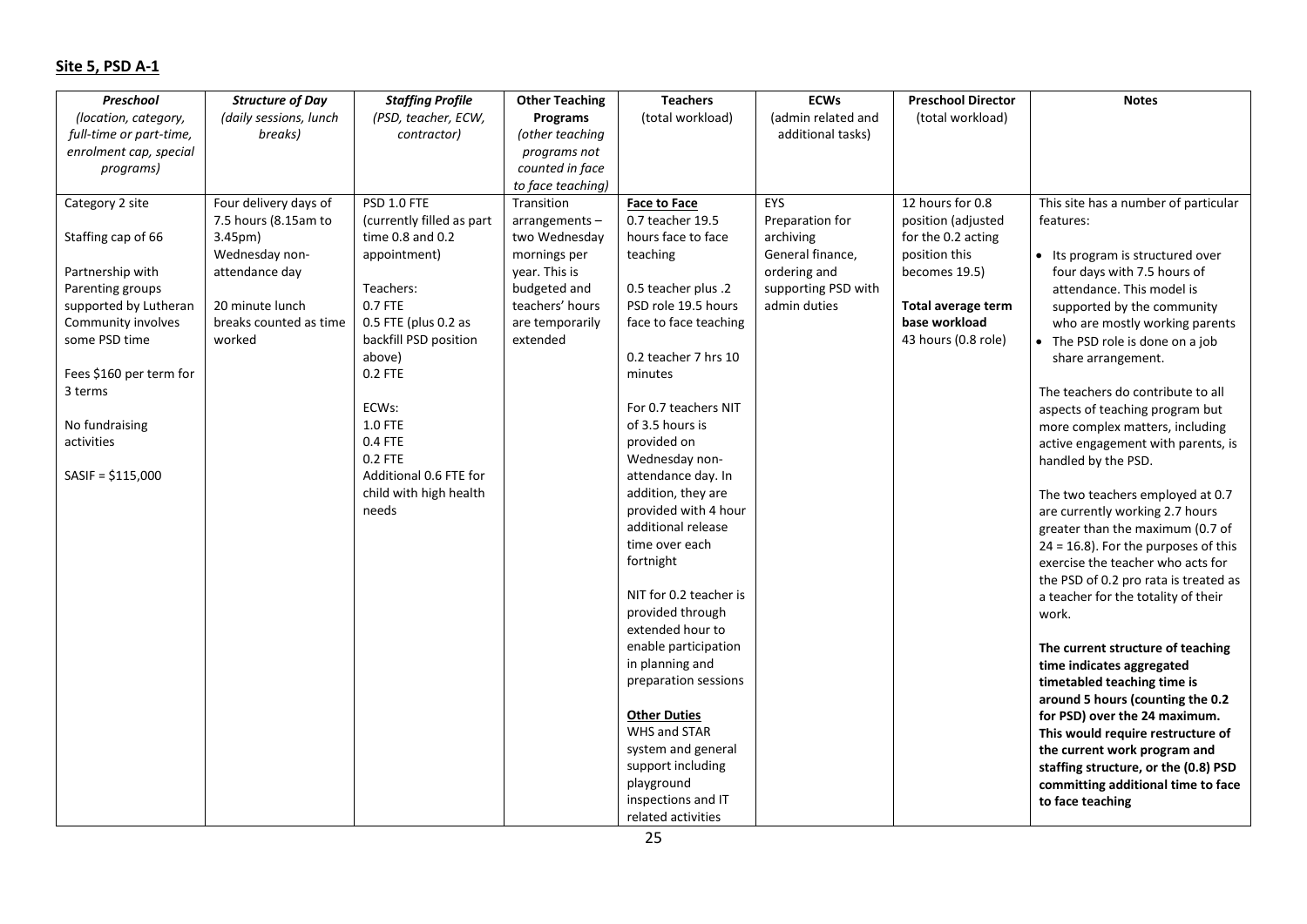# **Site 6, PSD A-1**

| Preschool               | <b>Structure of Day</b>  | <b>Staffing Profile</b> | <b>Other Teaching</b> | <b>Teachers</b>         | <b>ECWs</b>          | <b>Preschool Director</b>  | <b>Notes</b>                         |
|-------------------------|--------------------------|-------------------------|-----------------------|-------------------------|----------------------|----------------------------|--------------------------------------|
| (location, category,    | (daily sessions, lunch   | (PSD, teacher, ECW,     | Programs              | (total workload)        | (admin related and   | (total workload)           |                                      |
| full-time or part-time, | breaks)                  | contractor)             | (other teaching       |                         | additional tasks)    |                            |                                      |
| enrolment cap, special  |                          |                         | programs not          |                         |                      |                            |                                      |
| programs)               |                          |                         | counted in face       |                         |                      |                            |                                      |
|                         |                          |                         | to face teaching)     |                         |                      |                            |                                      |
| Category 1 site         | Children attend 4 days   | $PSD = I.0$ FTE         | Transitional          | <b>Face to Face</b>     | <b>Admin related</b> | <b>Face to Face</b>        | This site has specific complexity    |
|                         | per week 8.45am-         |                         | program. Pre-         |                         | duties               | 14 hr 40 minutes           | factors associated with ATSI and     |
| Staffing Cap 60         | 2.45pm (6 hours per      | Teachers: 1.5 FTE       | entry is run          | $0.8$ teaches = 19      |                      | face to face teaching      | special needs children enrolments.   |
|                         | day Monday through       | $0.8$ FTE               | when children         | hours 40 minutes        | EYS attendance data  | (1x6 hours full day        | The PSD has a high focus on          |
| 20 ATSI enrolments      | Thursday                 | 0.7 FTE                 | make school           | face to face            | Inventory            | 3x3hrs half day)           | development pf NEP/one plans a       |
| 10 children requiring   |                          |                         | transition visits.    | $NIT = 3.5$ hours       | General finance      |                            |                                      |
| <b>NEP</b>              | 30 hours instruction     | <b>ECW</b>              | This is               | $0.7$ teacher = 17      |                      | <b>Specific complexity</b> | Administrative workload is           |
|                         | over 2 week through 4    | 2x3.5 hrs (occasional   | coordinated           | hours face to face      |                      | and workload               | delegated to teachers and this       |
| Occasional Care         | full days plus access to | care)                   | across the town       | $NIT = 3.5$ hours:      |                      | factors                    | assists in making the PDS role more  |
| Program                 | alternative              | 1x28.75 hrs             | and immediate         |                         |                      | High focus on ATSI         | manageable.                          |
|                         | programmed day every     | $1x24$ hrs              | local area to         | <b>Other Duties</b>     |                      | and special needs          |                                      |
| Fees \$320 per year     | fortnight.               | $1x18$ hrs              | make sure this is     | 0.8 teacher             |                      | children                   | The 0.1 EB allowance is put into     |
|                         |                          |                         | done on the           | WHS/Star                |                      |                            | teaching time and the structure of   |
| SASIF Balance $=$       | 20 minute staggered      |                         | same day              | <b>Risk Assessments</b> |                      | Average working            | children's attendance enables the    |
| \$80,000                | lunch breaks             |                         |                       |                         |                      | hours                      | site to operate within the 24 hours' |
|                         |                          |                         | No impact on          | 0.7 teacher             |                      |                            | regulation.                          |
|                         | Occasional Care          |                         | face to face          | IT                      |                      | 50 per week                |                                      |
|                         | 8:30am -11:30am on       |                         | time.                 | <b>NOS</b>              |                      |                            | This site is capable of meeting the  |
|                         | Friday                   |                         |                       | <b>Displays</b>         |                      |                            | new industrial requirements for 24   |
|                         |                          |                         |                       |                         |                      |                            | hours face to face teaching.         |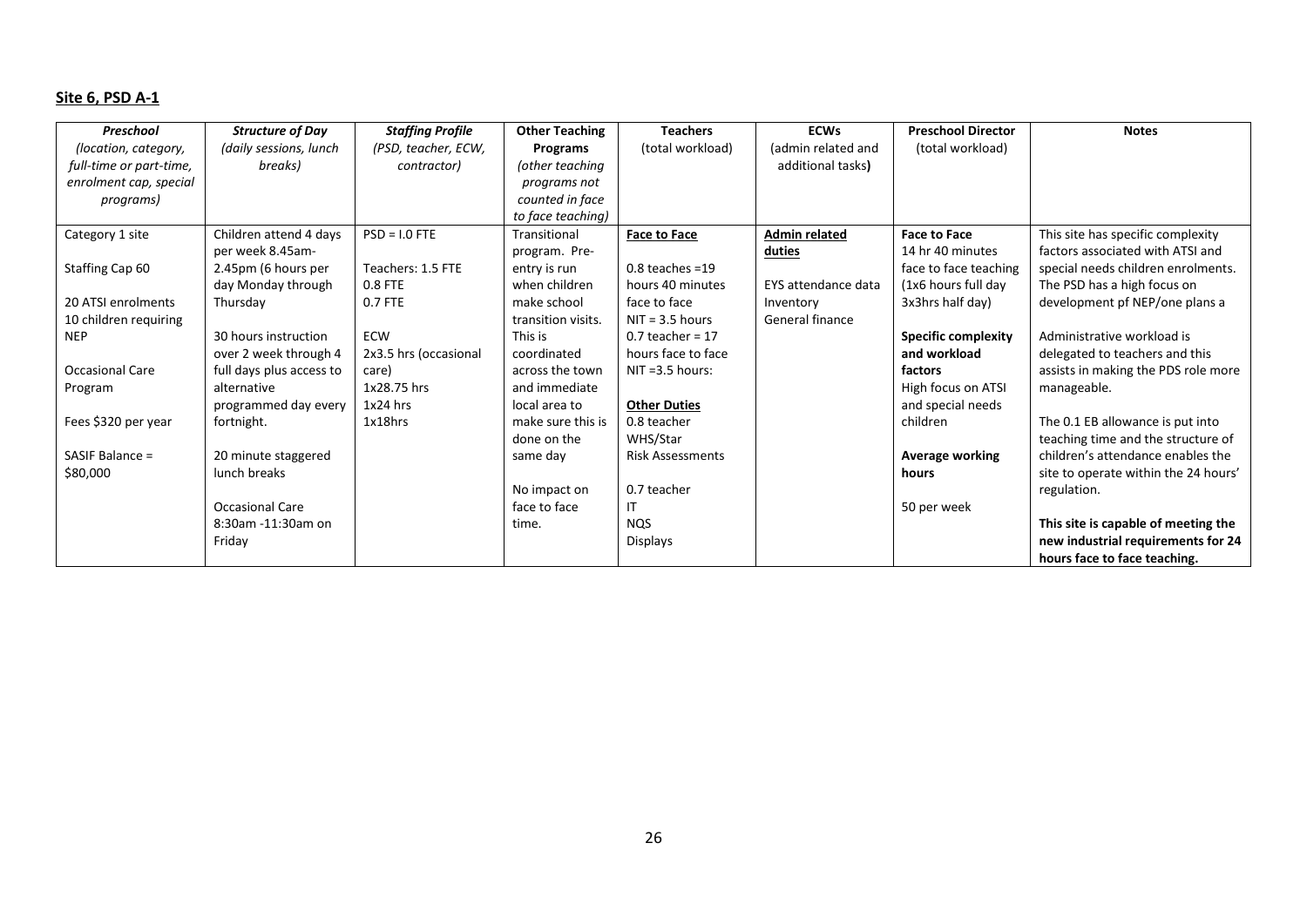#### **ATTACHMENT C**

#### **HISTORY OF INDUSTRIAL REGULATION OF PRESCHOOLS**

This history is presented as a chronology from 1990 until 2016. Key changes introduced are outlined and specific comments relating to the influence and impact of the regulation relevant to current EA clauses are made.

### **1990 Preschool (Kindergarten) Teaching Staff Award**

The regulation of Preschool (Kindergarten) Teaching staff Award has been in force from 1 June 1990.

The definition of employee in the award is *preschool teacher or a Director Kindergarten Services employed by the employer as a full-time or part-time employee.*

The award exclusively applies to stand alone preschools for teacher staff currently employed under the former *Children's Services Act 1985*.(The *Children's Services Act* was repealed by schedule 1 clause 2 of *[Education and](https://www.legislation.sa.gov.au/LZ/C/A/Education%20and%20Childrens%20Services%20Act%202019.aspx)  [Children's Services Act 2019\)](https://www.legislation.sa.gov.au/LZ/C/A/Education%20and%20Childrens%20Services%20Act%202019.aspx).*

The basic architecture of the Award has not changed over its near 30 years of operation, with changes limited to general updates.

There are three key elements of the award that frame the management of workload for PSDs and Teachers:

- Duty Days
- Ordinary hours of Work
- Meal Breaks

#### **Duty Days (Clause 1.5 Definitions)**

Duty days follow the structure of the Education Act 1972:

- *(1) the days on which government primary schools are open or closed pursuant to Regulation 173 under the Education Act 1972, as amended, or by other formal direction;*
- *(2) the Thursday and Friday immediately before the commencement of each school year;*
- *(3) public holidays occurring other than in school vacation periods;*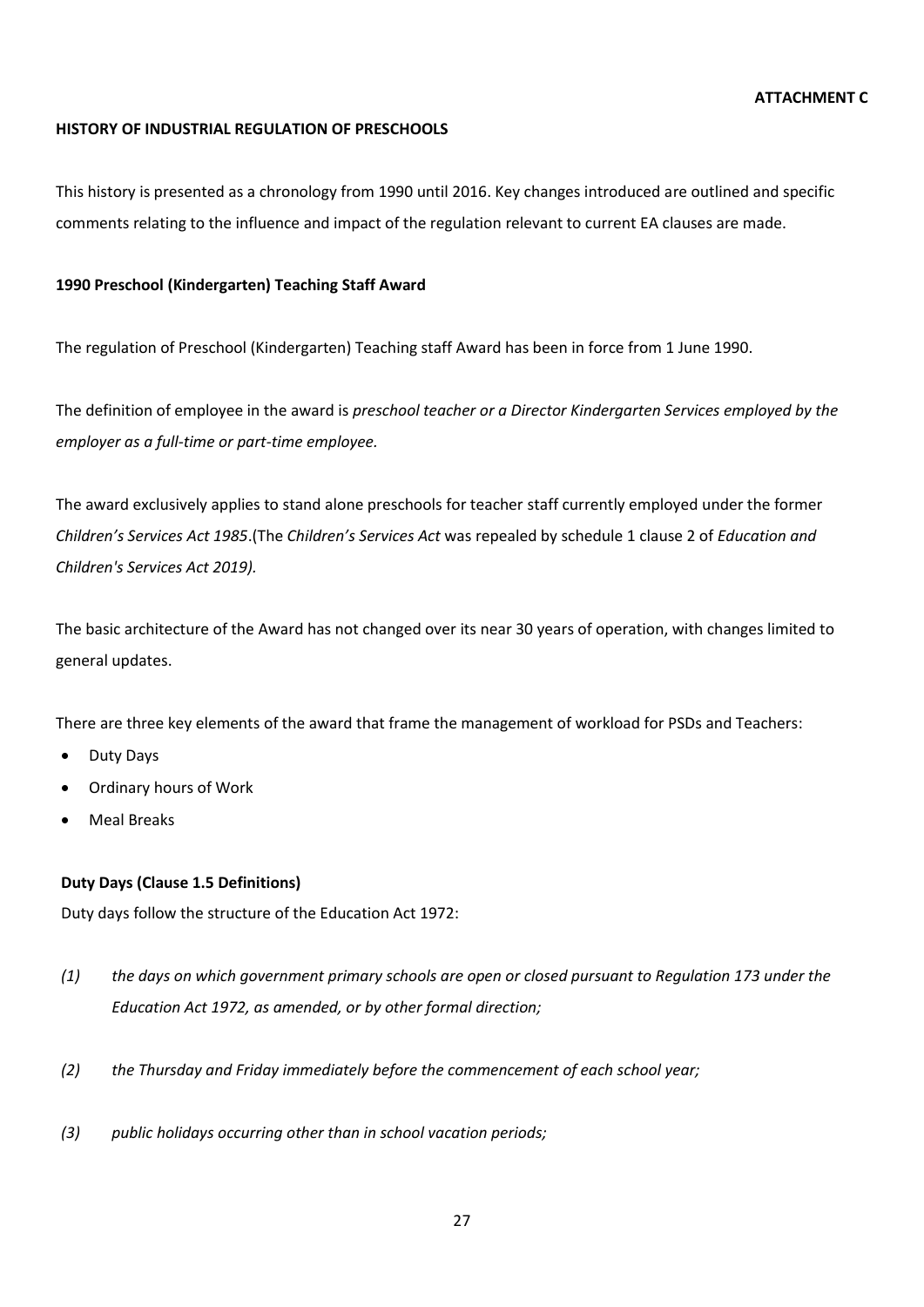*(4) days on which an officer or a relieving teacher is granted leave with pay including long service leave, sick leave or other special leave, but excluding week end days or vacation periods.*

#### **Ordinary Hours of Work (Clause 6.1 Ordinary hours of Work)**

The ordinary hours of work will be as follows:

*For a Full Day Employee* - 36 hours and 15 minutes per week to be worked on Monday to Friday inclusive.

*For Part-Time Employees* - Less than 36 hours and 15 minutes per week to be worked on Monday to Friday inclusive.

### **Meal Break (Clause 6.2 Meal Break)**

An *employee* will not work more than five hours in any one *working day* without being allowed a meal break of not less than 20 minutes to be taken not more than five hours after commencement of work on that **working day**. This meal break will be counted as time worked.

#### **Key Points**

- The Award specifies ordinary hours of work but is silent on hours worked above the 36.25 hours specified. For PSDs, custom and practice has been that additional time worked over and above the 36.25 hours falls within the area of professional responsibilities and is not regulated through overtime provisions.
- Duty Days follow the hours established for Primary Schools as specified in the *Education and Children's Services Act 2019* regulations. This means that time in specified term holiday breaks is non-directed time.
- Under the award a 20 minute meal break is countered as time worked within the specified ordinary hours of work of 36.25 hours. Where the meal break was 30 minutes this time was not counted as ordinary hours of work. The government's proposed EA *clause 5.3 Face to Face Teaching Hours* states that face to face teaching time does not include meal breaks. This means that the 20 minute meal break is counted as ordinary time worked but not counted as face to face teaching time within the construct of the 24 hours specified for programmed teaching time.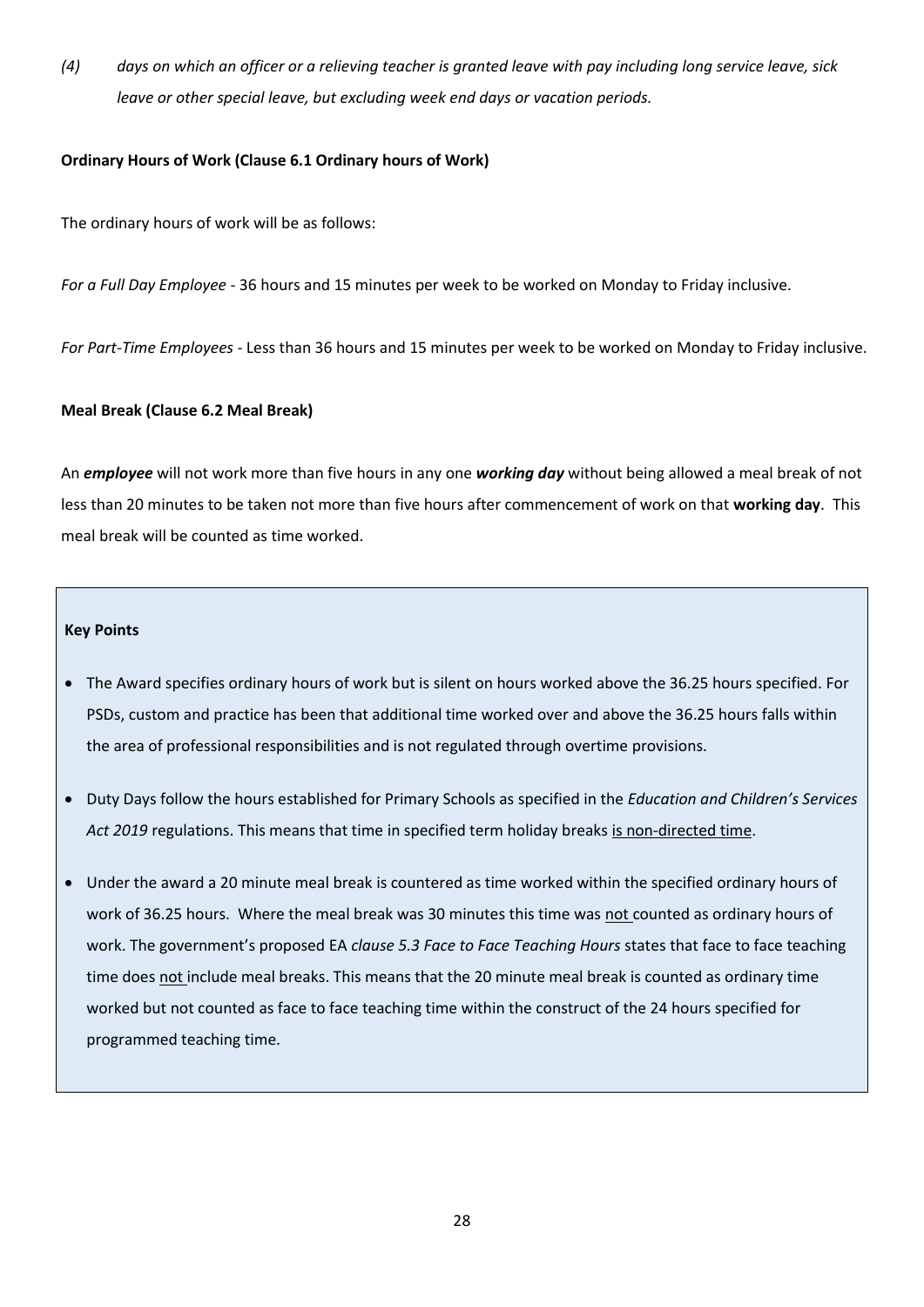#### **1992 - CIRCULAR 32**

Circular 32 was promulgated in December 1992. The stated aim of the circular was to provide guidelines to assist managers in the implementation of non-contact time for preschool staff.

The circular was developed as part of the South Australian Government's commitment to the Commonwealth Government's Structural Efficiency Principle which tied salary increases to a commitment to improve productivity and efficiency.

Circular 32 is a guideline only and has no binding character. Its purpose is clearly defined within the body of the circular:

*The office is not attempting to regulate times to such an extent that staff are required to account for every minute. The guidelines are an attempt to provide assistance to staff. All times should be rounded out and considered flexible.*

The author of the circular, Rodney Gracey, has clarified that it was never intended to codify conditions but only to provide a document summarising understood practice for planning purposes<sup>15</sup>.

Within the construct of the Circular the following points are highlighted.

- The Circular does not specifically identify a face to face teaching load of 24 hours for teachers or provide indicative teaching time for PSDs.<sup>16</sup>
- The notional allocation of 10% of the total planned teaching time for non-instruction time (NIT). This allocation derives from face to face teaching time, not from ordinary hours of work specified in the Award.
- The identification of PSD administration time at (4 hours, 3 hours or 1.5 hours per fortnight). The gradation in time is understood to relate to:
	- part time centres (1.5 hours)
	- full time centres (3 hours)
	- centres with special programs e.g. long day care (4 hours)

<sup>15</sup> Interview with Rodney Gracey November 2019.

<sup>&</sup>lt;sup>16</sup> The circular does refer to session times of 3 hours or 2.75 hours depending on the nature of the service being offered. The reference in the Conditions of Employment for DECS and DFEEST (TAFE) Employees Decision No2 (2010) SAIR Commission (25 June 2010) at 828 refers to sessions of 2.75 hours based on the two centres examined and calculates 24.75 hours of contact time based on 8 x 2.75 hours sessions plus an extension program for pre-entry children.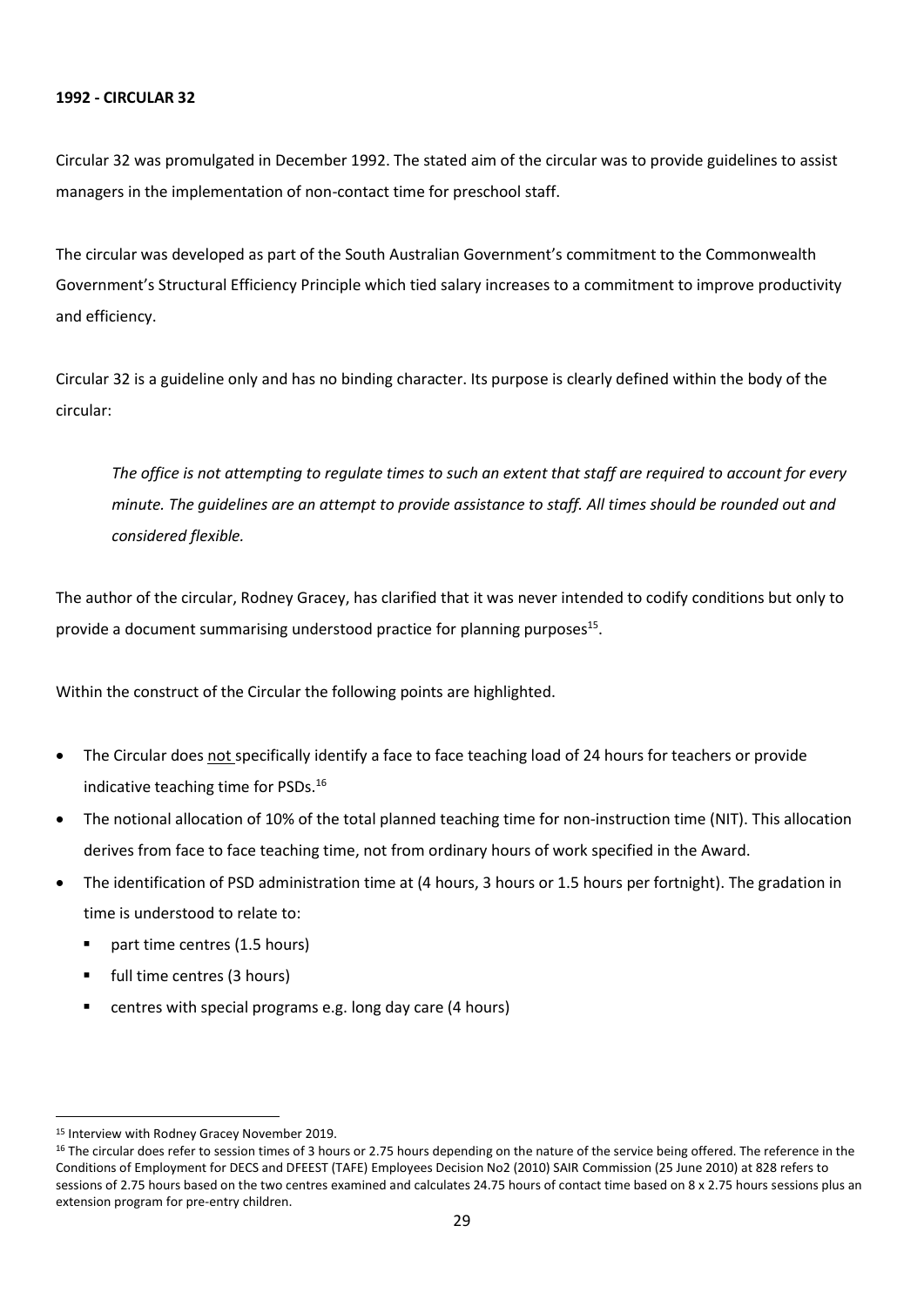The circular clearly identifies that administration time does not count as planned teaching session and this time would be allocated within the 36.25 hours specified in the Award.

#### **Key Points**

- The government's new EA effectively disposes of the use value of Circular 32 for preschool teachers by industrially codifying face to face teaching time and NIT as industrial entitlements (24 hours face to face teaching and 2 hours 30 minutes NIT).
- The circular makes no express reference to 24 hours face to face teaching. The figure of 24 hours derives from the programmed hours in place from the 1980s for standalone preschools of 8 sessions multiplied by 2.75 plus one extension session usually for pre-entry children of 2 hours on a Friday which equals 24 hours. The record suggests the 24 hours teaching has never been industrially codified and is an historical reference point only.
- The circular does highlight the historical treatment of administration time for PSDs. It can be taken that the allocated time for PSD administration identified in 1992 was consistent with the administrative duties required under operating conditions in place at the time.

# **1996-2006 Development of New Models of Organisation Governance and Industrial Regulation**

The period from 1996 to 2006 was characterised by significant changes to standalone preschools. The two primary drivers for change were:

- The South Australian Government Partnerships 21 (P21) initiative launched in April 1999 that was designed to strengthen local management of schools and preschools through the key components of partnerships, quality improvement and resource flexibility.<sup>17</sup>
- The adoption of a system of industrially based resource guarantees arising from the arbitrated s.170MX Award 2000. This resource based guarantee was referred to as the "Commitment" and has played a central role in the industrial regulation for preschools up until the model of industrial regulation based on individual workload protections flowing from the current EA.

The first documented steps to reviewing Preschool Director administration time was in the 1996 Enterprise Agreement which included a commitment for a joint AEU/DECS review of preschool leadership time. The actual outcomes of this review are unclear but anecdotal information suggests the scheme for providing additional TRT

<sup>17</sup> See Kilvert P International Education Journal Vol 2, No.1, 2001.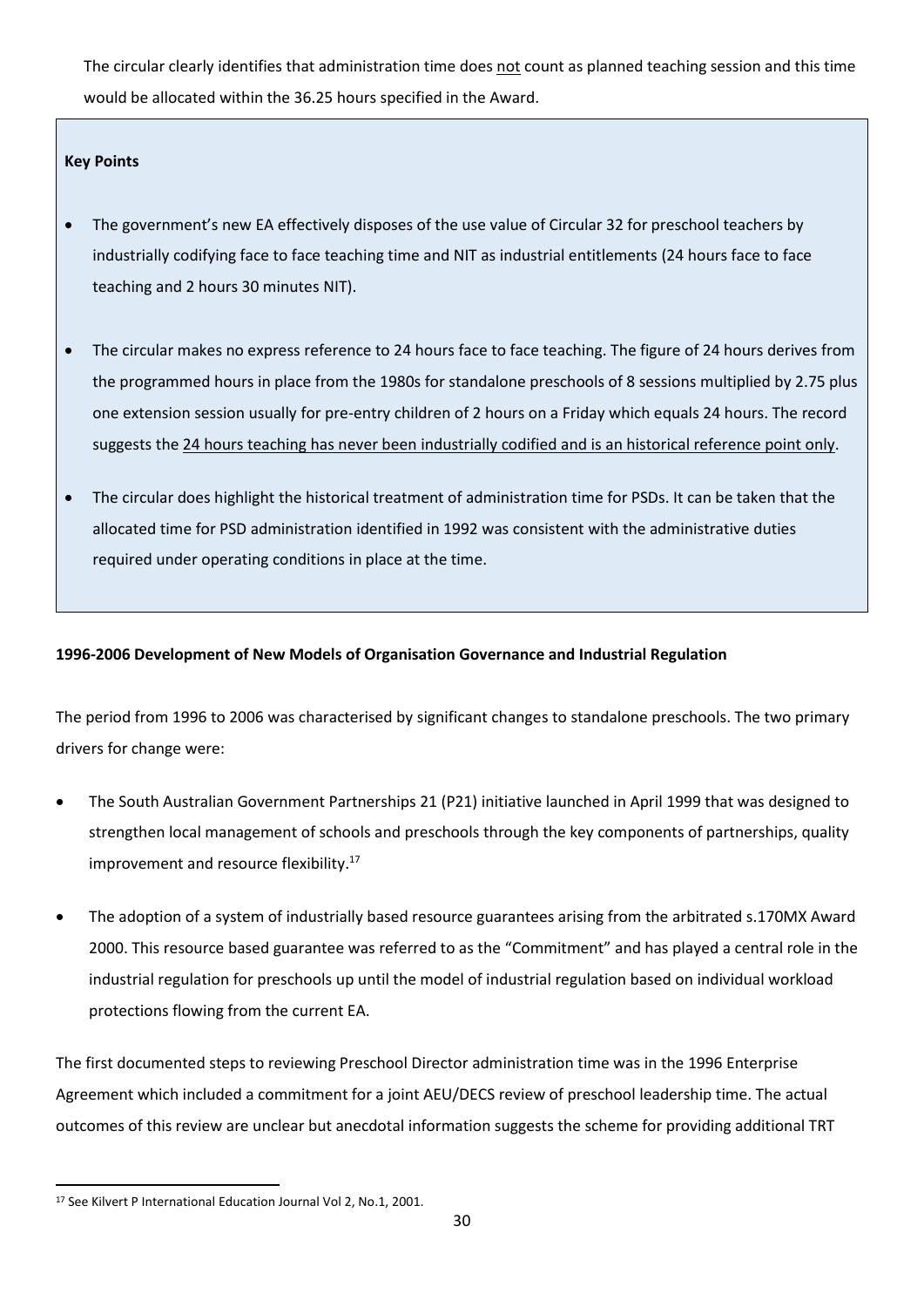release time in recognition of additional leadership responsibilities was given real impetus as a result of the P 21 Initiative. The current framework for providing TRT release days based on the PSD classification level was implemented in the early 2000s.

#### **Key Points**

- P 21 began the process of increased autonomy for the management of preschools, including progressive devolution of general administration, finance and human resources over ensuing years. Since the initial model of TRT release time, introduced around 2000, changes to the role and function of Preschool Directors has changed substantially with only very minor modification of the framework of workload protections.
- Regulation through resourcing guarantees incorporated in the Commitment have been used for industrial regulation for some 20 years. The new EA includes individual workload protection for teachers using substantially the same model that is used in schools with a minor variation for contact time (24 hours for preschool; 22.5 hours for primary for primary school). The regulation of teaching time prior to this was based on Circular 32 which did not specify the quantum of teaching duties within the 36.25 duty hours specified in the Award. Under the existing system there is no requirement to stay within 24 hours and it is a decision of each preschool as to how teaching hours are determined.

#### **2008 New ECW Work Level Definitions**

A commitment was given in the 2006 Enterprise Agreement for a joint review with DECS and the AEU and PSA on the alignment of ECW classifications to SSO classification levels.

This review was driven by the necessity to build administrative capacity in sites to support the increasing workload flowing from increased devolution of administrative functions.

New work level definitions that provided the flexibility for ECWs to perform both care based and administrative functions were included in an update of in the ECW Award in May 2008.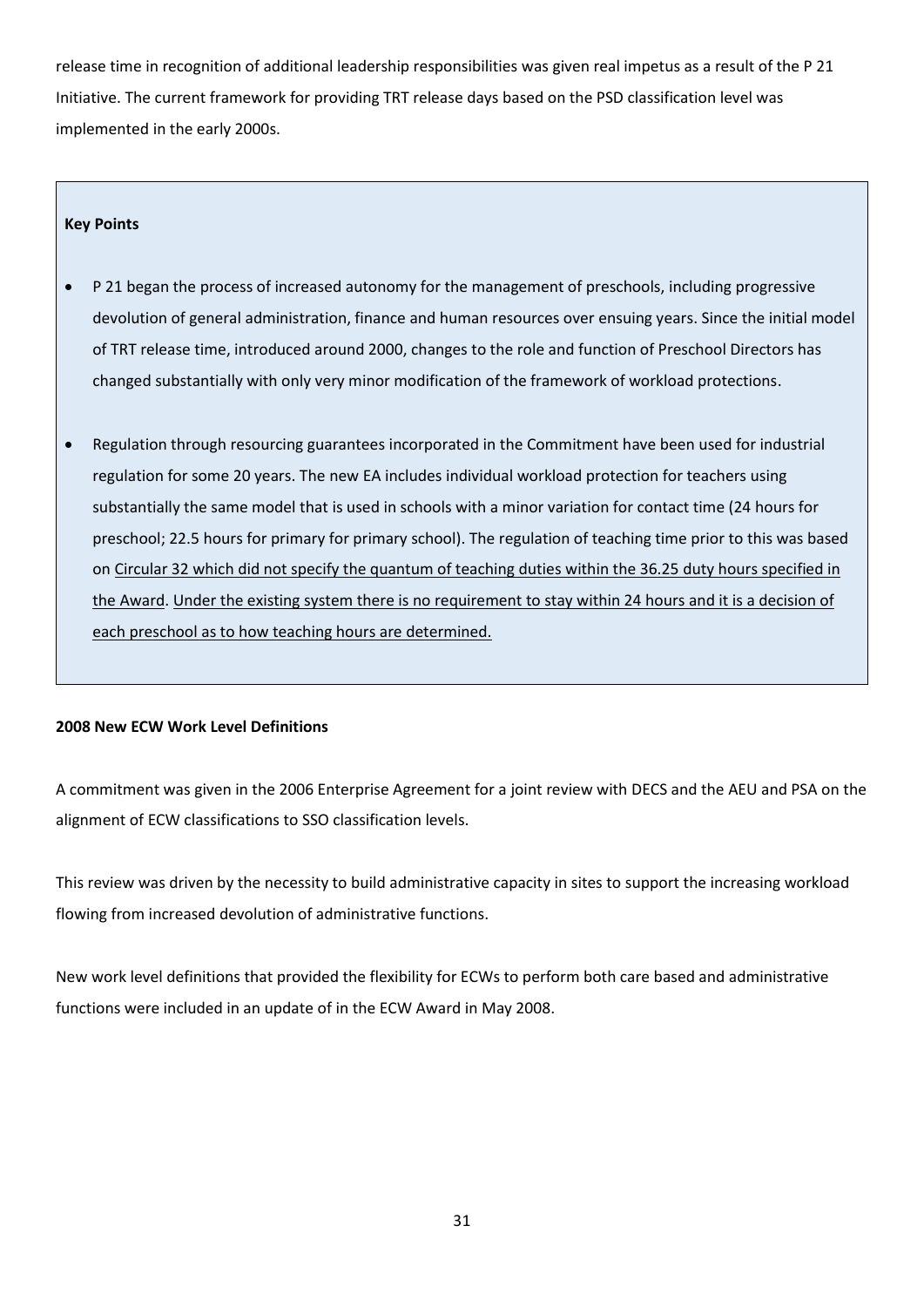#### **Key points**

- The alignment of the ECW classification criteria with school based SSO classifications was an important structural reform that was needed to support local management initiatives that initially flowed from P21 and have gathered pace in recent years.
- The review of six preschools undertaken for this submission identified that job design of ECW roles varied from preschool to preschool with some sites incorporating a range of administrative duties while others mostly confined their ECW's to children's education and care.

#### **2008/9 Enterprise Bargaining Arbitration**

The workload of preschools was covered in the 2008 Enterprise Bargaining Arbitration and incorporated in the decision of the full bench of the Industrial Relations Commission of South Australia (IRCSA) – *Conditions of Employment for DECS and DFEEST (TAFE) Employees Decision No2 (2010).*

The coverage of preschool workload is in sections 776-878 of the decision:

- The IRCSA noted that the relevant safety net award prescribes that fixed hours of work for a PSD or teacher will be 36 hours and 15 minutes Monday to Friday. The AEU argument was that the task based nature of their work requires actual hours that far exceed that which is industrially prescribed.
- The AEU argued that the anticipated introduction of the Commonwealth Governments Universal Access policy to increase weekly learning hours for four year old children to 15 hours per week would increase workload over the life of the agreement.
- The argument presented by DECS was that flexibility was needed to respond to the Commonwealth Governments Universal Access policy and the AEU award prescriptions would hinder its capacity to implement the initiative. The DECS position was that the Commitment, by guaranteeing resourcing levels, provided appropriate industrial protection.
- In its decision the Full Bench referred to both current operating conditions and the impact of the Commonwealth Government's Universal initiative.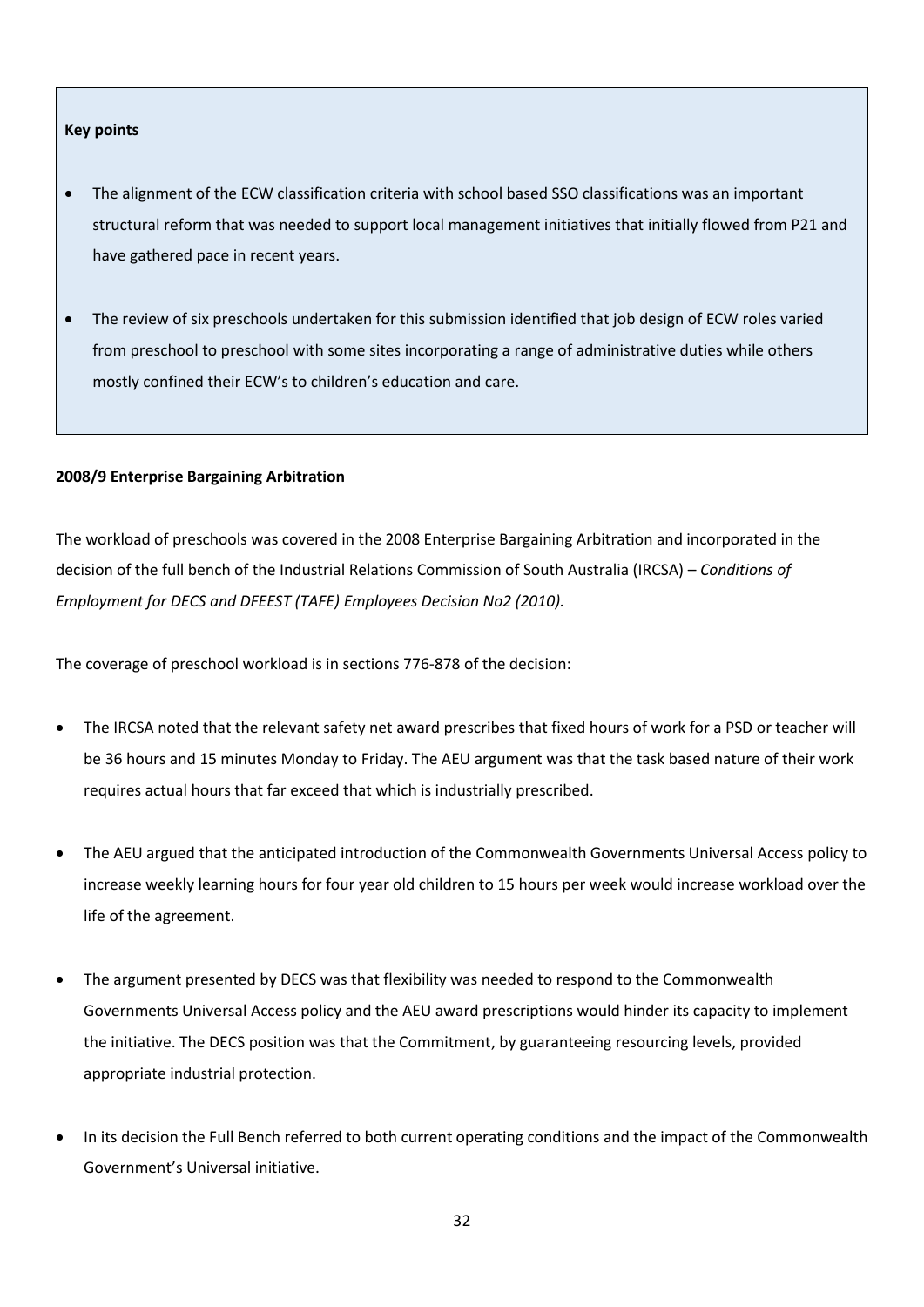- In relation to current operating conditions the AEU relied on two affidavits from existing Preschool Directors to support its argument that workloads were excessive for teachers and PSDs. The full bench found there was insufficient evidence to support the AEU's application for individual workload protections. A factor in arriving at this decision was the extent to which the evidence presented by the two witnesses relied on in the AEU case could reasonably be extrapolated across the preschool system:<sup>18</sup>
- In its decision at (840) the Full Bench made clear its position *"in the absence of adequate evidence that these factors are unreasonably blowing out the hours of work of the majority of PSDs and teachers, we do not propose to take the current situation into account when considering the competing AEU and DECS clauses".*
- In relation to the future impact of the introduction of the Commonwealth Governments Universal Access policy the submissions of the government were that the initiative was still in the planning stage with several trials being undertaken to inform the decision making process. The government's position was that if group sizes and staff ratios were locked into the Award the SA government would be prevented from or substantially hindered in responding appropriately to the Commonwealth Government initiatives and associated funding from the Commonwealth. In its decision at (840) the Full Bench supported the government's position, "*It is important* that preschool staffing remain the subject of policy so that DECS can be in a position to facilitate and implement *the Preschool initiative".*
- The Full Bench summarised its decision on Workload Protection for Preschools at 877-878:

*(877) We have come to the conclusion that a recast Commitment may resolve our concerns. We request that the Chief Executive recast the 2009 Commitment in relation to preschools to clarify:*

- *That contact time will continue to reflect current practice;*
- *That leadership release time for PSDs will continue to be set in accordance with the Preschool RES;*
- *That additional leadership time will continue to be provided at its current level as a minimum; and*
- *That group size and staff ratios will continue to be resourced according to the current Preschool Staffing Formula as a minimum.*

*(878) If an appropriate Commitment is not forthcoming we will prescribe the current face to face teaching time and determine whether such should be expressed as maxima and we will prescribe additional leadership time for PSDs and determine whether such should be expressed as a minimum. We will also determine the jurisdictional issue in relation to group size and staff ratios and dependent on the outcome determine the content of such clauses.*

<sup>&</sup>lt;sup>18</sup> One witness (Moore) was a PSD of an integrated centre that provided community based long day care for children from birth and which is open from 7.00am to 6.00 pm five days a week. The other witness' (Coulter) centre included an occasional care program.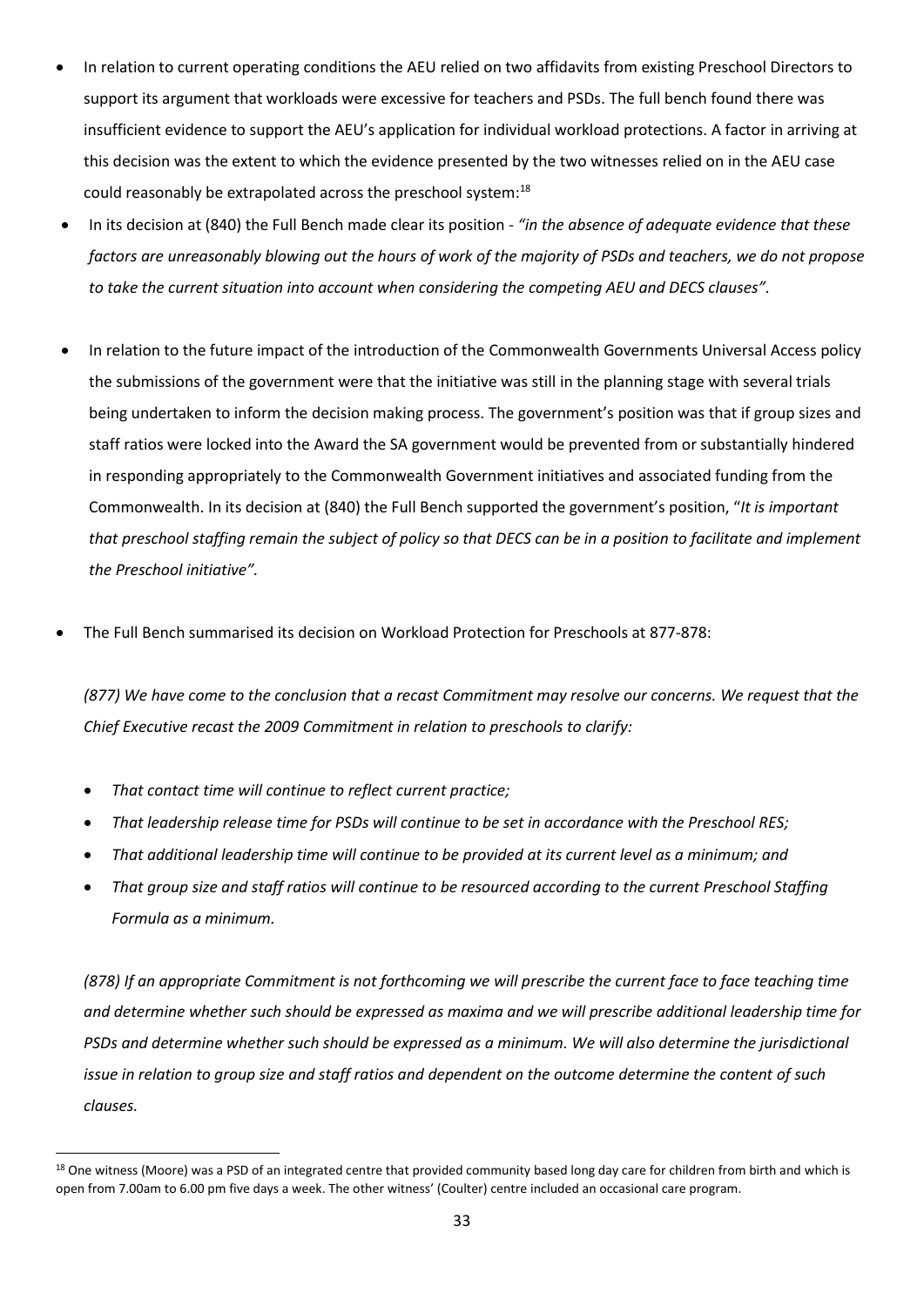#### **Key Points**

The arbitration was heavily focussed on the schooling system and in particular the government's proposal for replacement of the industrially protected staffing allocation document (SAD) with a per capita model of funding supported by individual workload protections, based on face to face teaching and NIT provisions. The government's position on the preschool sector was to maintain the status quo. As indicated in the Full Bench's decision, the weight of evidence presented by the AEU to move the preschool system to a system of individual workload protections was insufficient.

The Full Benches took a cautious position in relation to the Commonwealth Government's Universal Access Policy given that it was still in its planning phase.

The Full Bench, when referring to resource-based commitments at 863 of the decision, makes a very valid point in relationship to the application of resource based regulation:

"*The resourcing commitment has the secondary effect of providing a measure of assurance that workload will remain at a certain level, whereas placing workload protections in this award would bring with it individually enforceable protections for the life of the award".*

This section properly understood points to the limiting aspect of resource-based commitments in times of rapid change and increasing workloads.

The two important foundations of the Full Bench decision are no longer in place; the government is seeking to discontinue the Commitment and implement individual workload protections and the Commonwealth Government's Universal Access policy is now fully operational.

There are two significant issues that require further consideration:

• Significant change has occurred since to the PSD role since 2009 in relation to the regulated system of service delivery and extended or new managerial functions. This has been recognised in work value terms with significant real increases in salary but there has been no systematic examination of workload for over 10 years.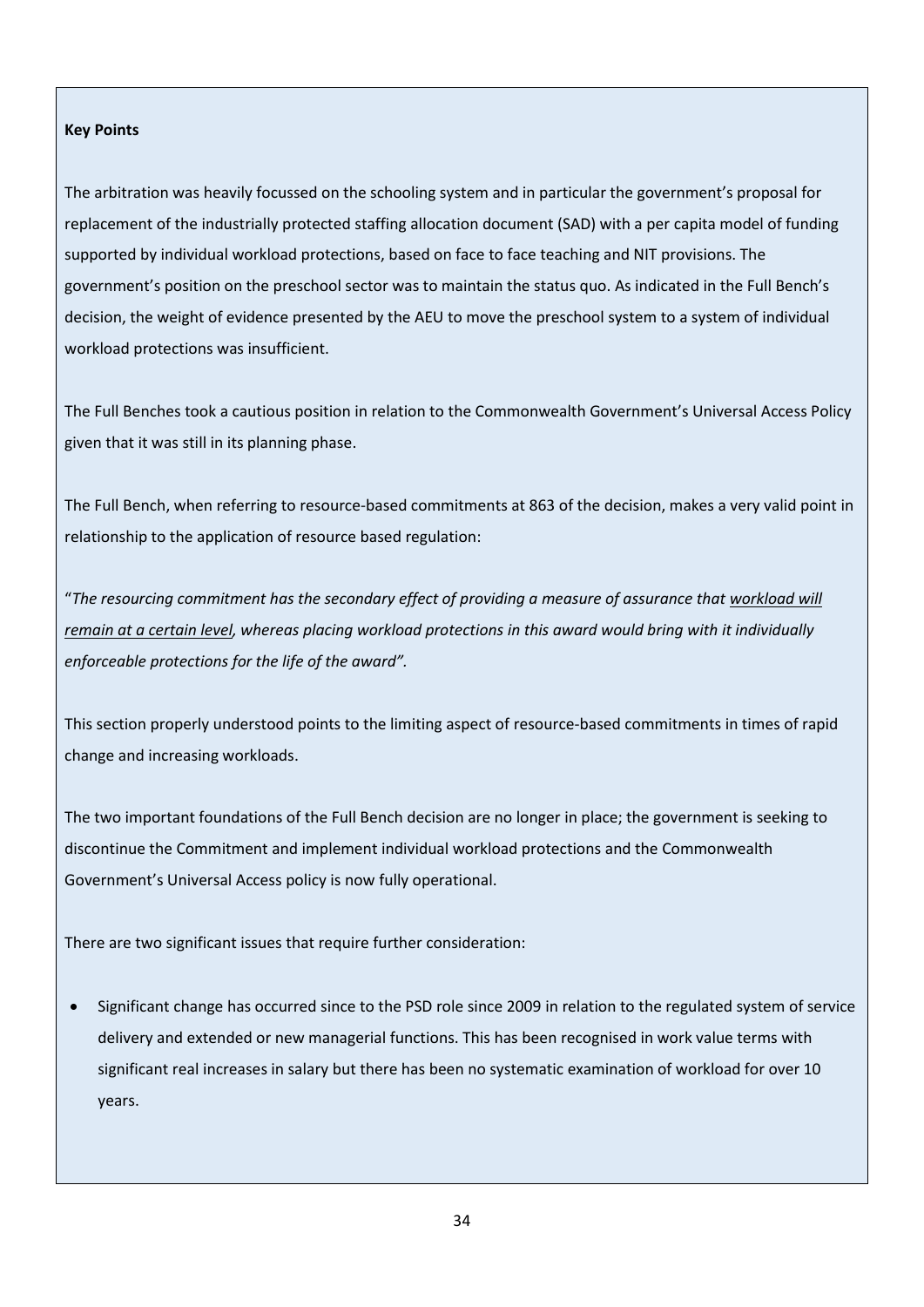• An outcome of the EB is that PSDs are the only class of site-based employees without a viable system of workload protections. The limitations of a resource-based commitment (as exemplified in TRT release days) are inadequate for the current and expanding nature of their work.

#### **2012 Enterprise Agreement**

Following the arbitration, a new enterprise agreement was struck in 2012. The new agreement included:

- Specific information on PSD release presented in an express form.
- Specific commitments associated with *Rural Integrated Services, Children's Centres for Early Childhood Development and Parenting, and Other Approved Integrated Children's Centres.*
- Financial commitments relating to the uplift of preschool to 15 hours consistent with the Commonwealth Governments Universal Access policy.

The relevant extracts from the commitment are quoted below.

*Preschools will continue to be resourced on attendance in accordance with the 2012 preschool staffing formula. The formulas contain allocations for leadership, teaching staff and non-teaching staff which will enable:* 

- *Contact time to be maintained at existing levels consistent with Circular 32;*
- *Additional Leadership Administration Time will be allocated to preschools using the formula described hereunder:*
	- *- PSD1 = 12 TRT days per annum –*
	- *- PSD2 = 12 TRT days + 5 TRT days loading per annum*
	- *- PSD3 = 12 TRT days + 8 TRT days loading per annum*
	- *- PSD4 = 12 TRT days + 8 TRT days loading per annum (2012)*
- *Group sizes and staff ratios be maintained according to the current formula. Preschools that provide Universal Access to Early Childhood Education to ensure that four year old children have access to 15 hours of preschool prior to entry into school will continue to receive 20% adjustment to their staffing entitlement.*
- *Preschool directors working in Rural Integrated Services, Children's Centres for Early Childhood Development and Parenting, and Other Approved Integrated Children's Centres, where the director is counted as part of the*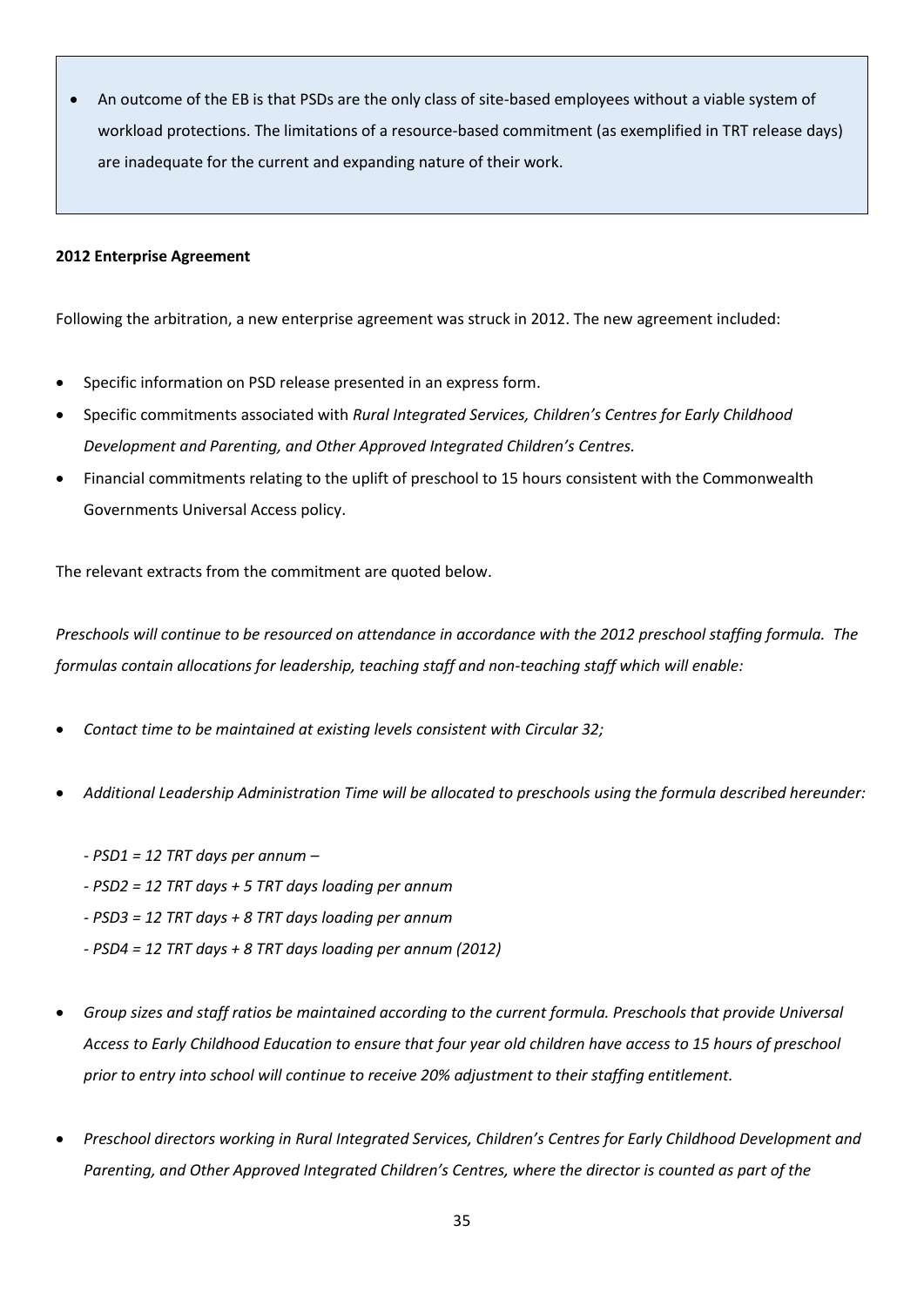*teacher/child staffing ratio shall be entitled to an additional 0.5 FTE teacher to provide 0.5 non-contact time for the director. In centres where the director is 0.5 FTE an additional 0.5 FTE director time will be allocated.* 

• *Preschool Directors working in rural part time centres with a rural care worker and/or more than two sessions of occasional care will increase their time fraction by a maximum of 0.1 FTE. If a centre should offer both programs, the increase in director time is 0.1 FTE.* 

#### **Key points**

- The 2012 EA included the resourcing for Universal Access. While the actual hours of preschool increased by 25% (12 hours to 15 hours) the level of additional funding was set at 20%. It is understood that the 9<sup>th</sup> session - an extension program run once a week (usually on a Friday) for pre-entry children was used as an offset and this time effectively reassigned to prescribed contact hours to meet national regulations. Preschools who continued with the 9<sup>th</sup> session would do so in their own time. A potential future issue for sites who continue to run such programs is how this time will be counted as face to face teaching, within the terms of the Government EA.
- The additional non-contact time for Directors of Children's Centres, Rural Integrated Services and Rural Part Time Centres with a rural care worker were included as express terms in the Commitment and therefore industrially guaranteed while the Commitment remained in force.

#### **2016 Additional Leadership Administration**

In the 2016 EA for the purposes of the regulation of preschools continued consistent with the 2012 EA.

A new clause that applied to all Band A school and preschool positions was implemented in the agreement.

*From the commencement of the 2016 school year each full time stand-alone preschool (pro rata for part time centres) will be provided with additional leadership administration time of 0.1FTE of a teacher per annum to address preschool director workload. This allocation is in addition to the additional leadership administration tome outlined above.*